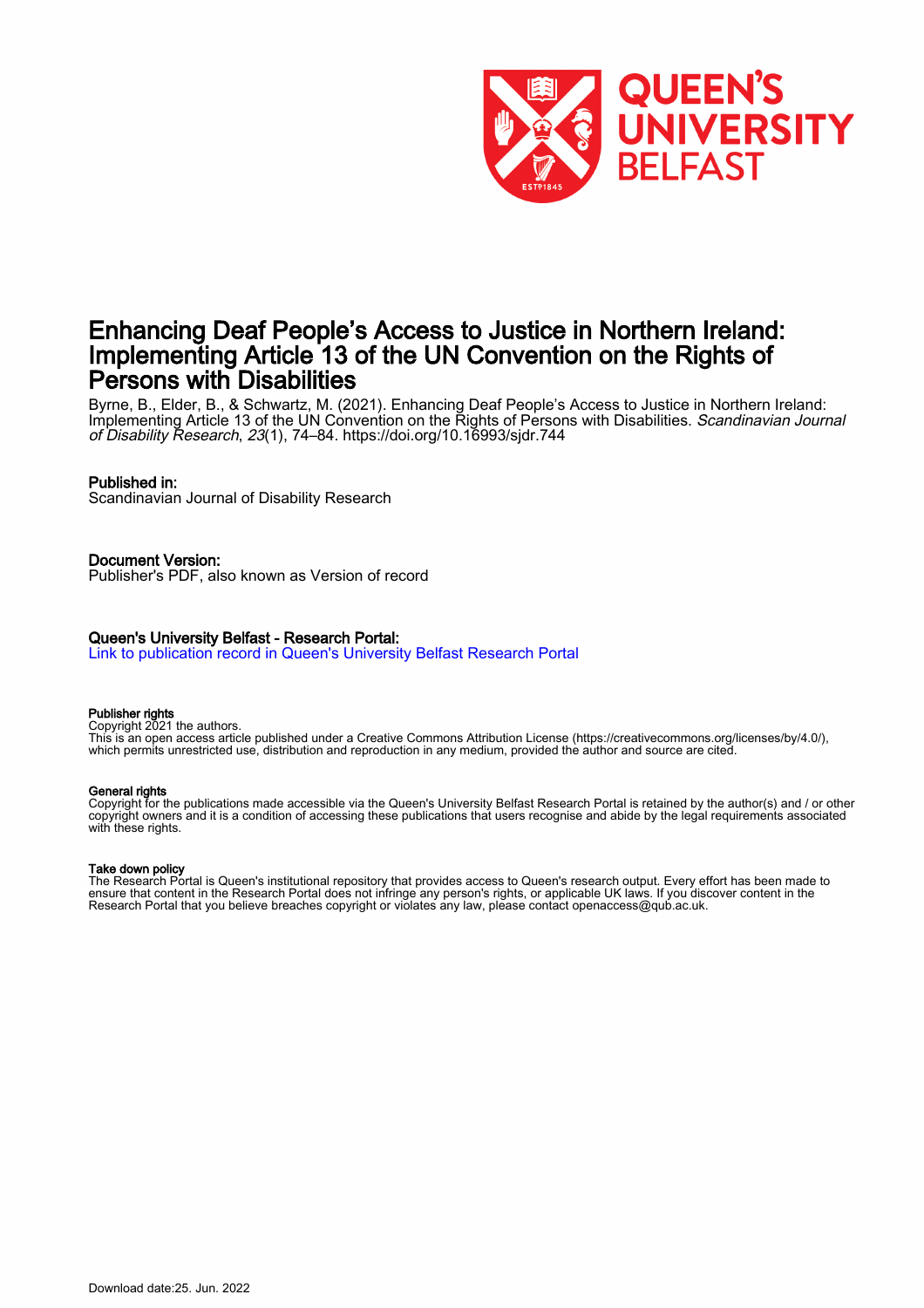# **Enhancing Deaf People's Access to Justice in Northern Ireland: Implementing Article 13 of the UN Convention on the Rights of Persons with Disabilities**

# **Bronagh Byrne, Brent Elder and Michael Schwartz**

Citation: Byrne, Bronagh, Brent Elder and Michael Schwartz. (2021). Enhancing Deaf People's Access to Justice in Northern Ireland: Implementing Article 13 of the UN Convention on the Rights of Persons with Disabilities. *Scandinavian Journal of Disability Research*, 23(1), pp. 74–84. DOI: [https://doi.org/10.16993/sjdr.744](https://eur02.safelinks.protection.outlook.com/?url=https%3A%2F%2Fdoi.org%2F10.16993%2Fsjdr.744&data=04%7C01%7Cb.byrne%40qub.ac.uk%7Cdfd3f44b7fee4ec64e4d08d8e24a6582%7Ceaab77eab4a549e3a1e8d6dd23a1f286%7C0%7C0%7C637508157383559309%7CUnknown%7CTWFpbGZsb3d8eyJWIjoiMC4wLjAwMDAiLCJQIjoiV2luMzIiLCJBTiI6Ik1haWwiLCJXVCI6Mn0%3D%7C3000&sdata=4hjDDeSkrPbD93qKl8aStOZM2qgB6WJOjvdLiSa7v3A%3D&reserved=0)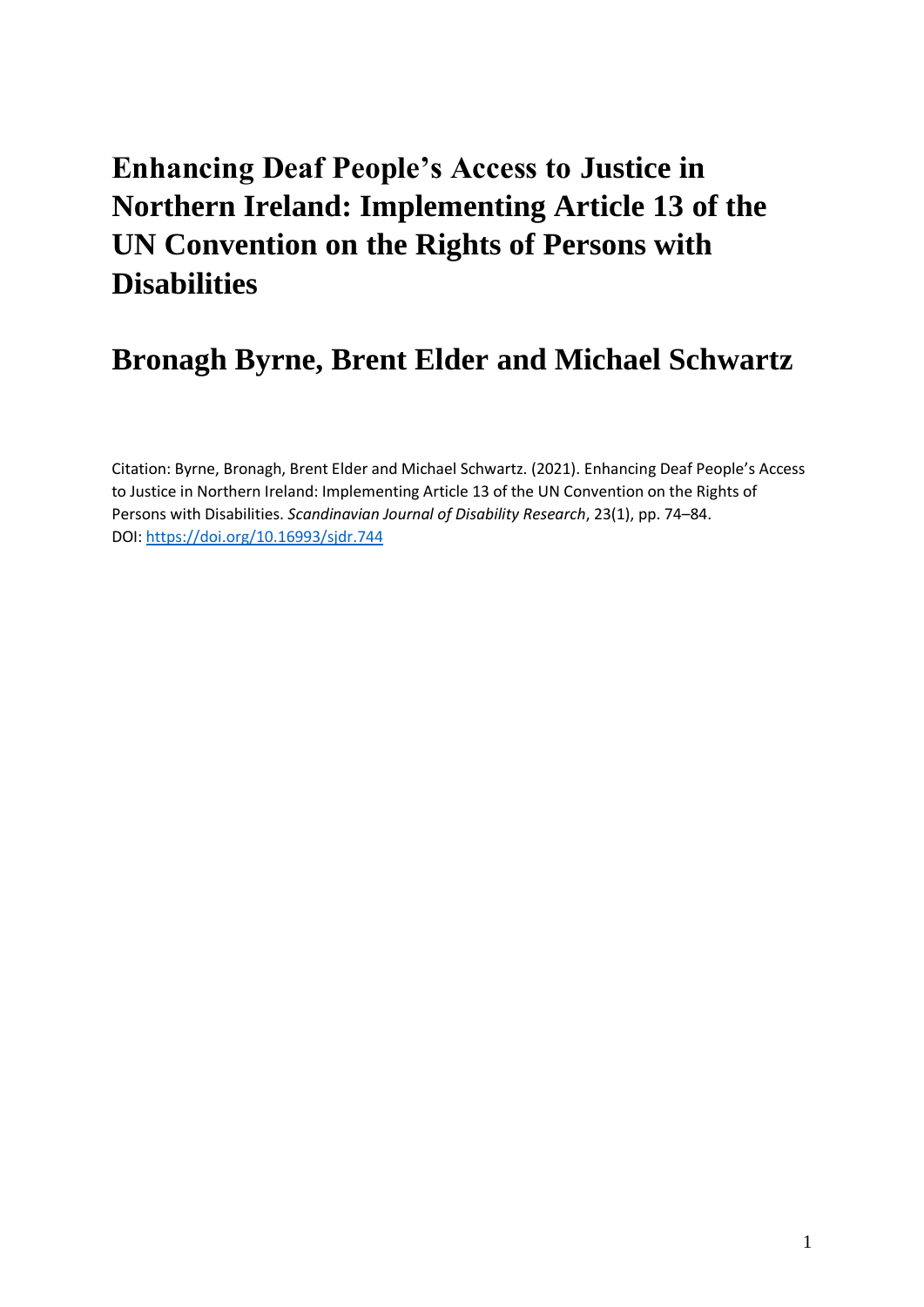## **Abstract**

Article 13 of the United Nations Convention on the Rights of Persons with Disabilities (UNCRPD) specifies that disabled people have the right to 'effective access to justice' on an equal basis with others. This includes Deaf people. There is a distinct lack of research which explores the extent to which Article 13 UNCRPD is implemented in practice and which actively involves Deaf people in its implementation and monitoring. This paper shares findings from a rights-based research study co-produced with a Deaf Advisory Group and a Deaf-led organisation. It explores the implementation of Article 13 UNCRPD in Northern Ireland through the experiences of key stakeholders across the justice system including police officers, solicitors, barristers and judges. The findings of this research study suggest that Deaf people's access to the justice system is not well supported and that current provisions for Deaf people's legal needs fall well short of what is required by the UNCRPD

## **Keywords**

Justice, UNCRPD, disability rights, discrimination, communication access, reasonable adjustment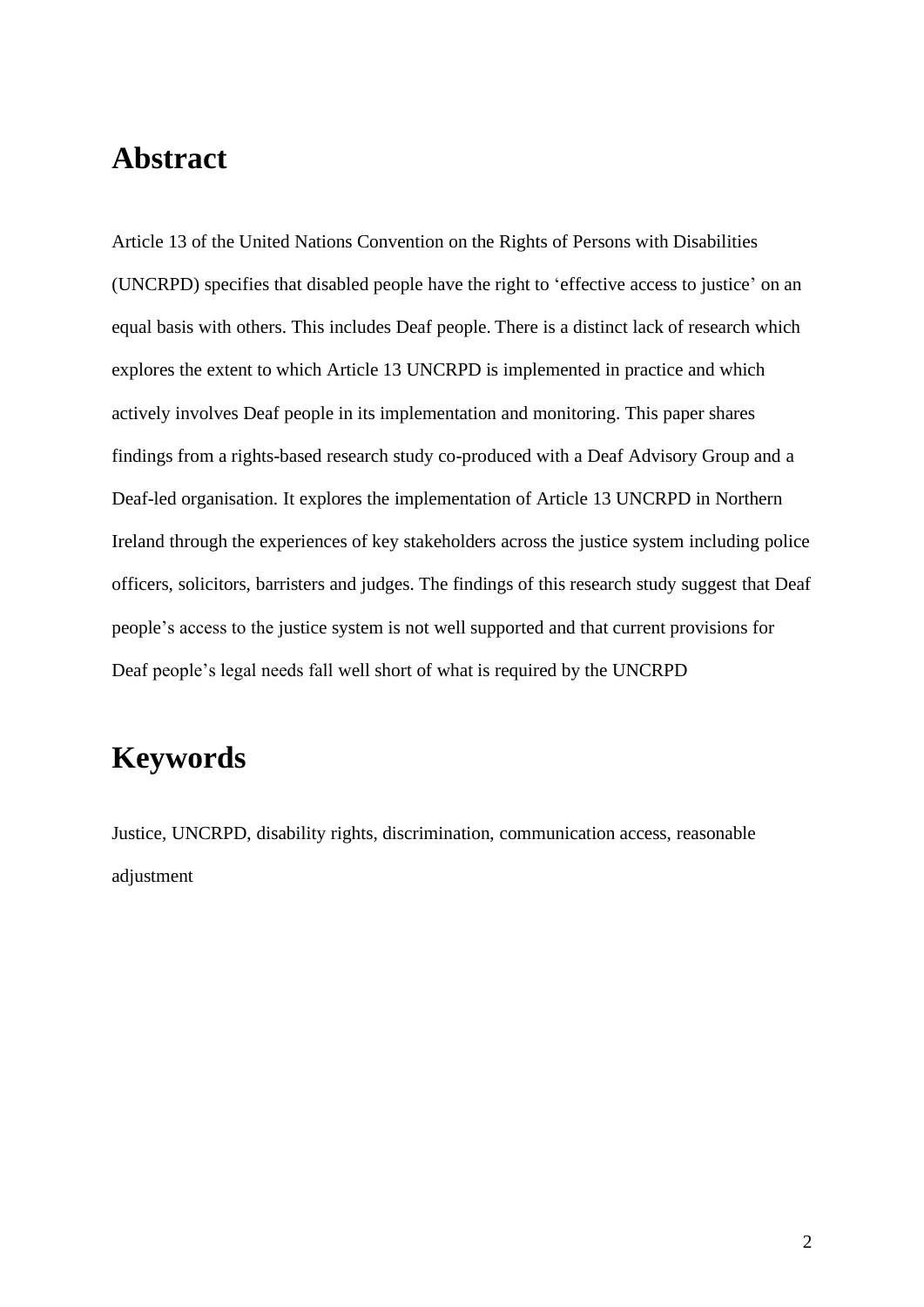## **Introduction**

Effective and timely access to justice is a key human right enshrined across international, regional and national law. The right of access to justice is supposed to apply equally to all individuals in society by simple virtue of being human, yet its implementation has been far from inclusive. This right has long been based on the overriding assumption that everyone is able to, and willing to, engage with and participate in the justice system without obstacle. For Deaf<sup>i</sup> people, this assumption has been undermined by the predominance of a charity model of disability which has viewed Deaf people as objects of charity or 'tragic victims' in need of care and protection (Charlton 1998; Fleischer & Zames 2011; Kusters, De Meulder and O'Brien 2017; Shapiro 1994) rather than as active subjects, or indeed, as potential perpetrators, victims or witnesses of crime, or parties in civil law cases.

The adoption of the United Nations Convention on the Rights of Persons with Disabilities (UNCRPD) in 2006 directly addresses these concerns by making clear that disabled people are rights-holders. This article focuses on a subset of that population: Deaf people (Batterbury 2012; Murray 2015; Murray et al. 2018). Article 13 of the UNCRPD specifies that disabled including Deaf - people have the right to "effective access to justice" on an equal basis with others (UNCRPD 2006). This includes provision of procedural and age-appropriate accommodations to facilitate Deaf people's roles as direct and indirect participants in all legal proceedings, including at investigative and other preliminary stages (Article 13(1)). In order to ensure effective access to justice, state parties are required to promote appropriate training for those working in the field of administration of justice, including police and prison staff (Article 13(2)). Despite these obligations, there is a distinct lack of academic research which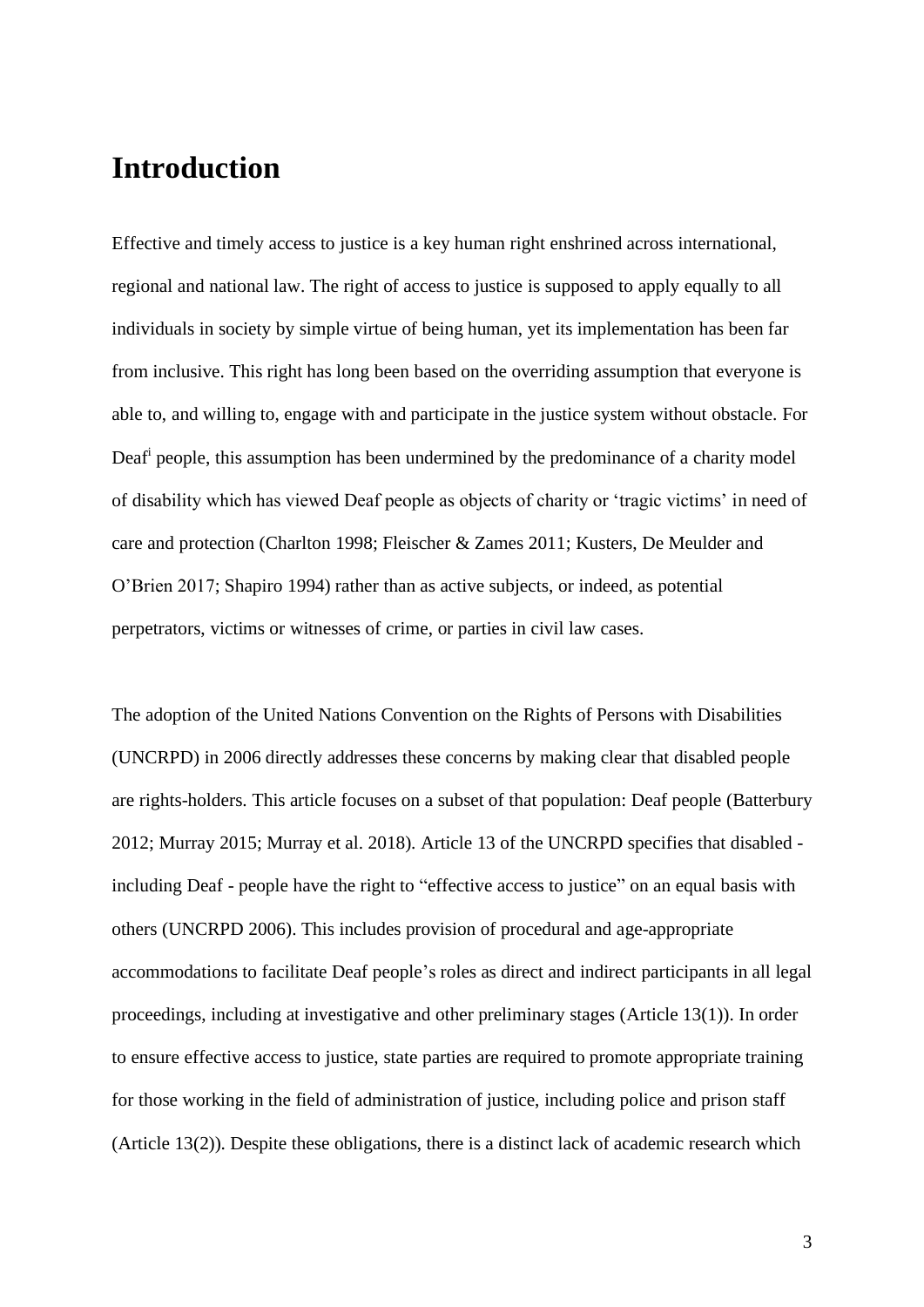explicitly explores the extent to which Article 13 UNCRPD is being implemented in practice. Further still, there is a dearth of research which actively involves Deaf people in its development, fieldwork and analysis, and which examines how Deaf people are involved in the implementation and monitoring of the UNCRPD. This is despite empirical evidence from the Deaf community highlighting lack of access to justice as an issue across the world (Kermit, Mjøen, and Olsen 2011; Macdougall 2001; Miller 2001; Napier et al. 2016; Olsen and Kermit 2015; Young, Monteiro, and Ridgeway 2000). The importance of involving Deaf people in research is not simply a matter of 'best practice' or an á la carte option for so-called innovative research practices. Full and effective participation is distinctly obligated under both Article 4(3) and Article 33(3) UNCRPD. The Committee on the Rights of Persons with Disabilities has noted in its General Comment that:

By guaranteeing the participation of organizations of persons with disabilities..., persons with disabilities would be able to better identify and point out measures that could either advance or hinder their rights, which ultimately yields better outcomes for such decision-making processes. Full and effective participation should be understood as a process, not as an individual one-time event. (UN 2018: para 28)

This article explores the implementation of Article 13 UNCRPD through the experiences of key stakeholders (duty-bearers) across the justice system.<sup>ii</sup> It draws upon findings from a Disability Research, Independent Living and Learning (DRILL) funded co-produced project between the British Deaf Association Northern Ireland (BDA(NI)), iii a Deaf Advisory Group (DAG) whose members are drawn from the Deaf community in Northern Ireland, and three academic researchers. In contrast to day-to-day practices whereby duty-bearers are generally positioned as gatekeepers to rights and holders of power (Alston and Goodman 2012;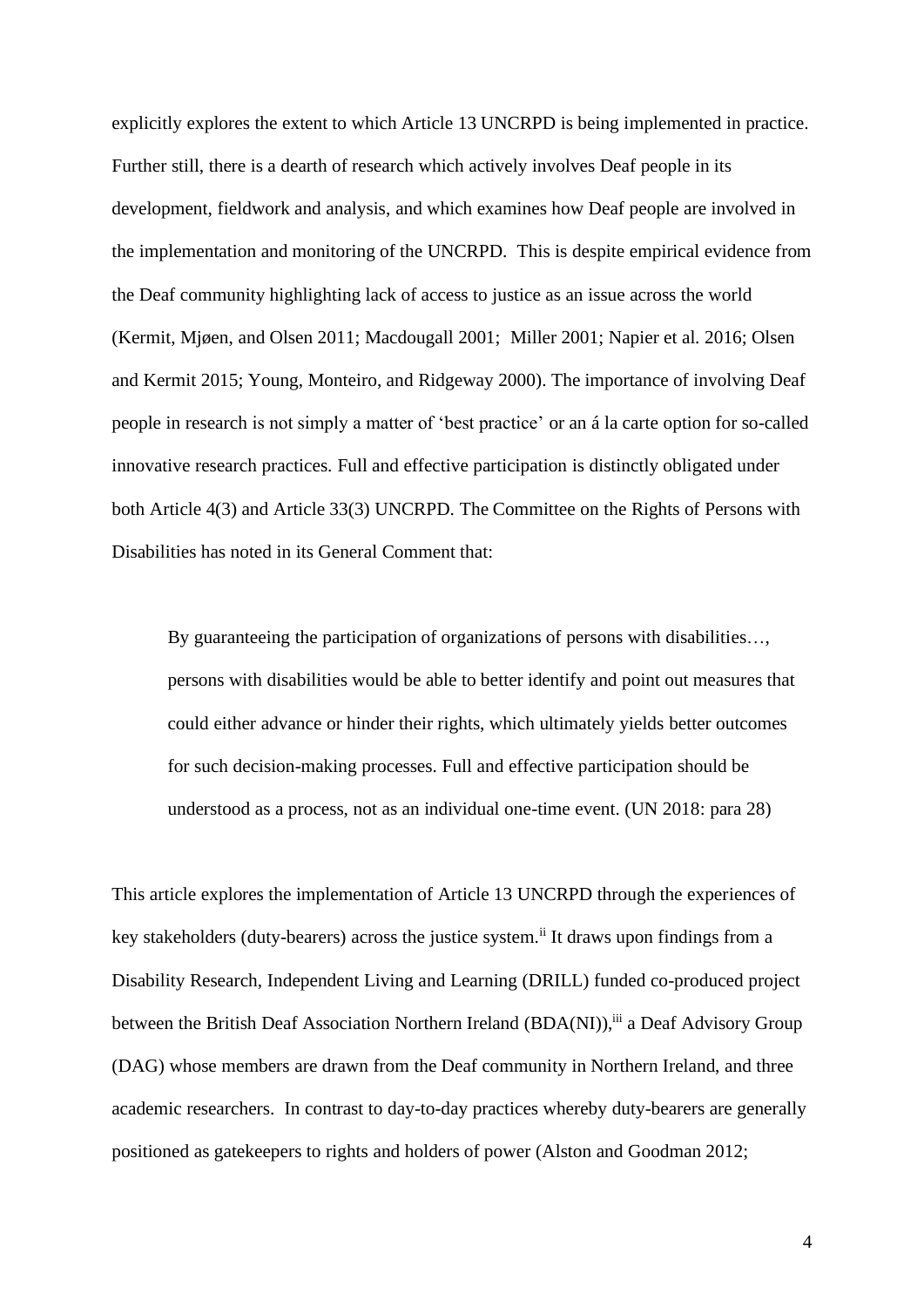Donnelly 2013), this study seeks to invert traditional power relations by situating rightsholders, in this context – Deaf people, as project leads and advisors rather than research subjects. The article begins by setting out the project context and methods before highlighting findings from interviews with duty-bearers across the justice system. It concludes by reflecting on ways forward and identifying key requirements for effective and rights-based implementation of access to justice for Deaf people.

## **Project Context**

An Access to Justice consultation exercise carried out by the British Deaf Association (BDA(NI)) (2016) noted that Deaf people in Northern Ireland face a range of barriers in accessing the justice system. These include communication barriers with the police service, inaccessible information/websites, obstacles to contacting emergency services, and exclusion from jury service (BDA(NI) 2016). Subsequent research with Deaf people in Northern Ireland by Elder and Schwartz (2018) and Schwartz and Elder (2018) back up these findings, highlighting the contested meaning of 'reasonable adjustment,' barriers to legal services and a need for greater cultural awareness. There is a growing body of research on the barriers Deaf people face around the world in the domain of justice (see for example, Kermit, Mjøen and Olsen 2011; Lundeberg and Breivik 2017; Napier and Spencer 2008; Olsen and Kermit 2015; O'Rourke, Glickman and Austen 2013; Wakeland, Rose and Austen 2019. Napier and McEwin (2015) argue that, for Deaf people to be better supported within the justice system, sign language users around the world must be seen as members of a linguistic and cultural minority and should be provided with interpreters in court for that reason alone. Batterbury (2012) suggests that there needs to be an official sign language policy or legislation in place or there can be no language justice. The provision of sign language interpreters to Deaf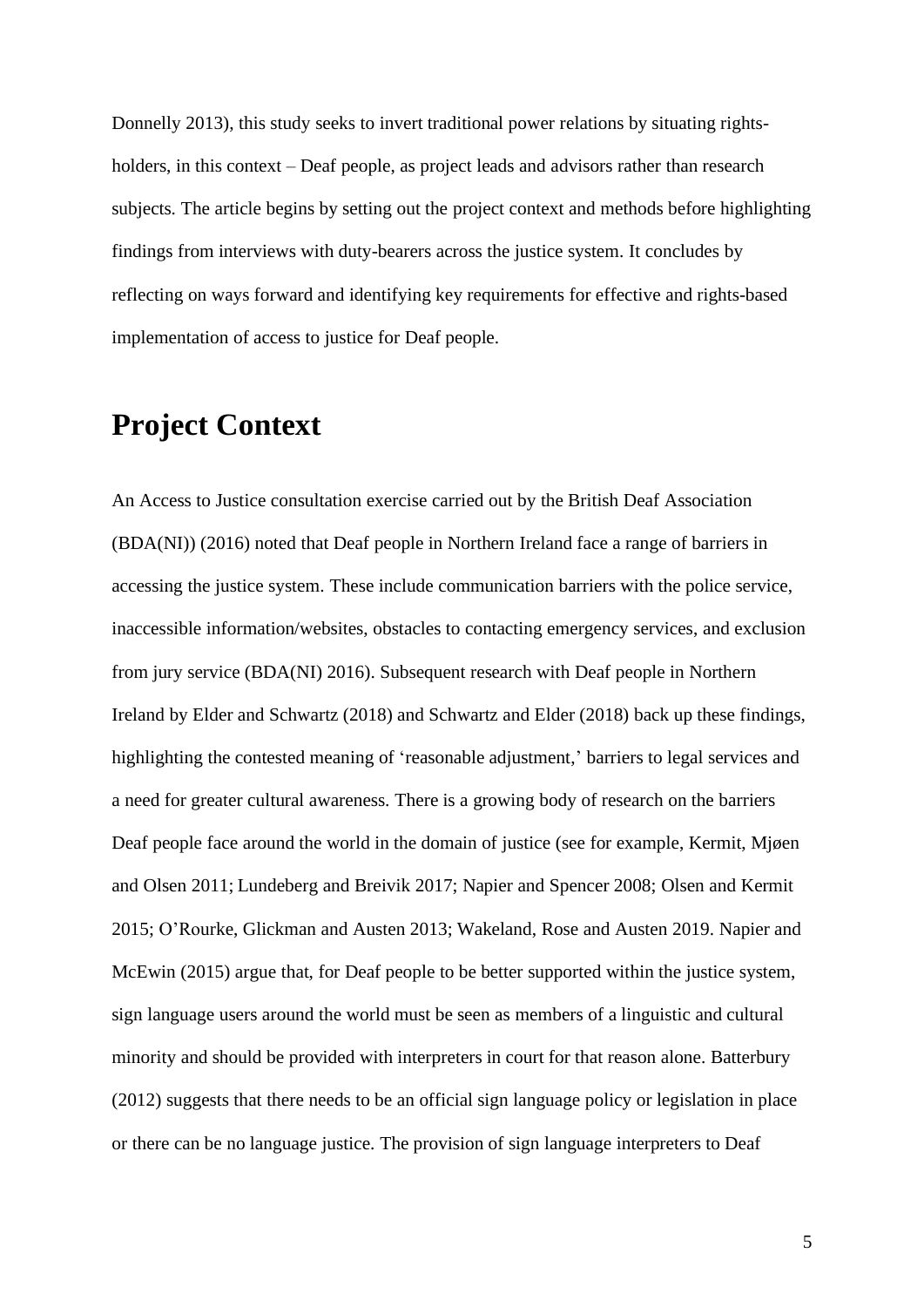suspects, defendants, and offenders has long been an issue of concern with Miller (2001:328) arguing that inconsistency of provision results largely 'from the ignorance of criminal justice professionals regarding deaf people's communication needs and accommodation options.' Additionally, Mor (2017) highlights that this historic unequal access to justice violates the rights of Deaf people and limits their ability to exercise their basic rights of accessing justice.

Studies that explicitly use Article 13 UNCRPD as a framework for empirical research led by Deaf people are noticeably absent. This is where the present article expands the current literature related to barriers to justice that Deaf people face and makes a specific contribution to the field. While there is a growing body of important literature that has examined justice issues for Deaf people, these have either been pre-adoption of the UNCRPD (that is, pre-2006) or their findings have not been in the specific context of the UNCRPD. Using the UNCRPD as an explicit framework, as in this article, plays an important role in holding dutybearers to account and in raising awareness of concomitant obligations on the part of dutybearers. It is crucial that any framework contains a clear understanding of what Article 13 requires. As Mor (2017) notes, Article 13 employs a broad understanding of the legal process: it specifically mentions 'all legal proceedings,' which may include criminal as well as civil proceedings, administrative hearings, and quasi-judicial tribunals, as well as the preliminary stages that precede the formal stage of a trial, including any inquiries run by investigative and other agencies. It also recognises the many roles that Deaf people may play in legal proceedings, as litigants, defendants, victims, and witnesses, but potentially also as lawyers, judges, and jury members (Flynn 2015; Ortoleva 2011). Further understanding of Article 13 can be gleaned from a content analysis of Concluding Observations issued by the Committee on the Rights of Persons with Disabilities as part of the State periodic review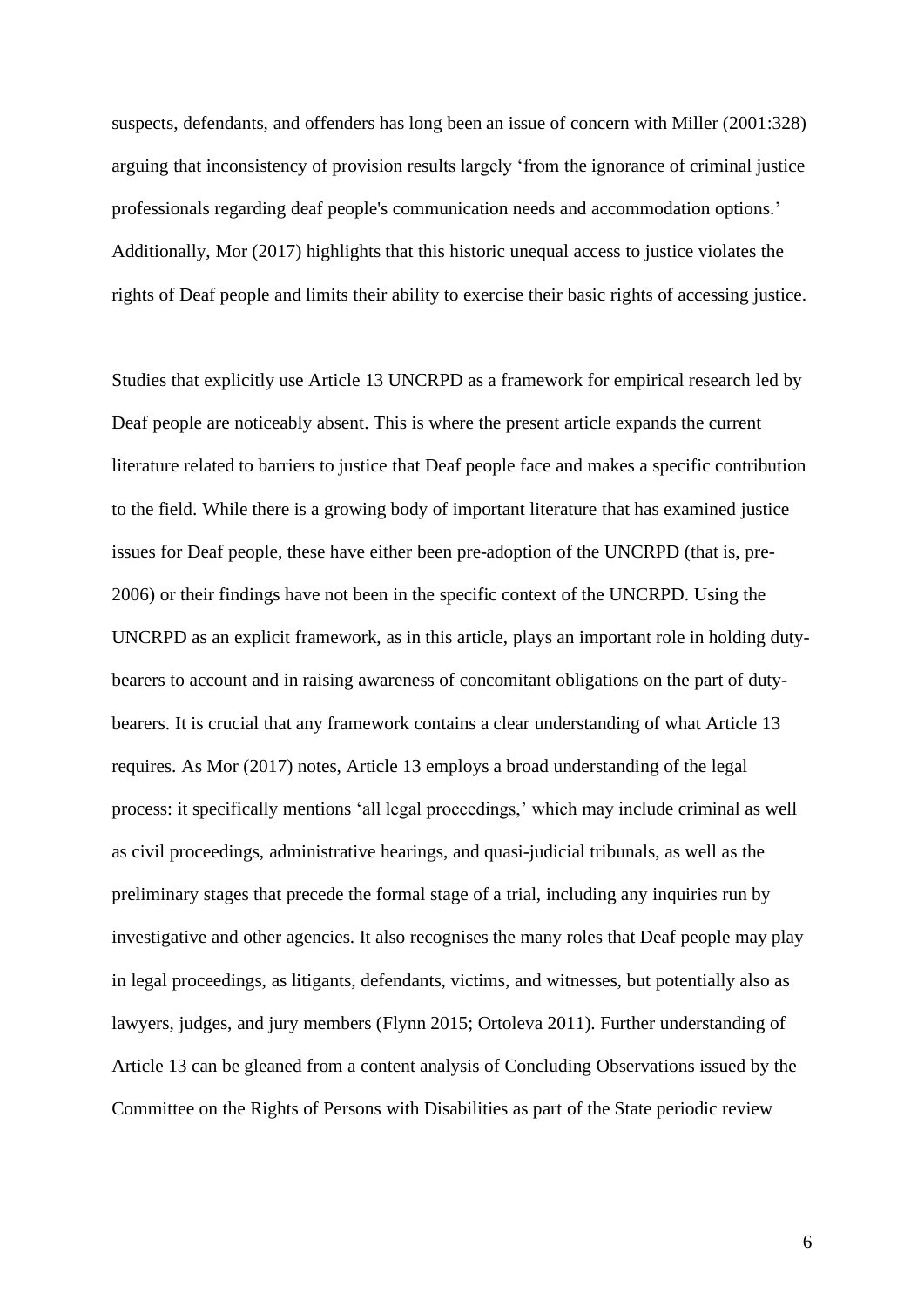process.iv Table 1 summarises the range of recommendations by theme, made by the Committee made regarding Deaf access to justice globally.

There must be sufficient numbers of registered and professional sign language interpreters for

all stages of legal proceedings, including in courtrooms and police stations.

Interpreters must be of 'high quality'.

Information, communications and documents on legislation and court proceedings must be

made available in accessible formats, including sign language.

Deaf people should have access to assistive technologies.

There should be 'protocols' or guidance setting out available supports and how Deaf people can access justice.

There should be a national plan to ensure adequate accessibility to judicial facilities in terms

of physical and communication access.

There should be access for Deaf people to civil proceedings on an equal basis with others.

There should be guidance for Deaf people on how to access justice.

All legal professionals should be provided with training on the UNCRPD and the importance

of reasonable accommodation.

Deaf people's organisations should be involved in delivering training.

There should be funding to allow training to be developed and delivered.

Deaf people should be provided with sign language interpreters to enable them to participate

fully and equally as jurors in court proceedings

**Table 1: Summary of UNCRPD Committee Recommendations Related to Article 13**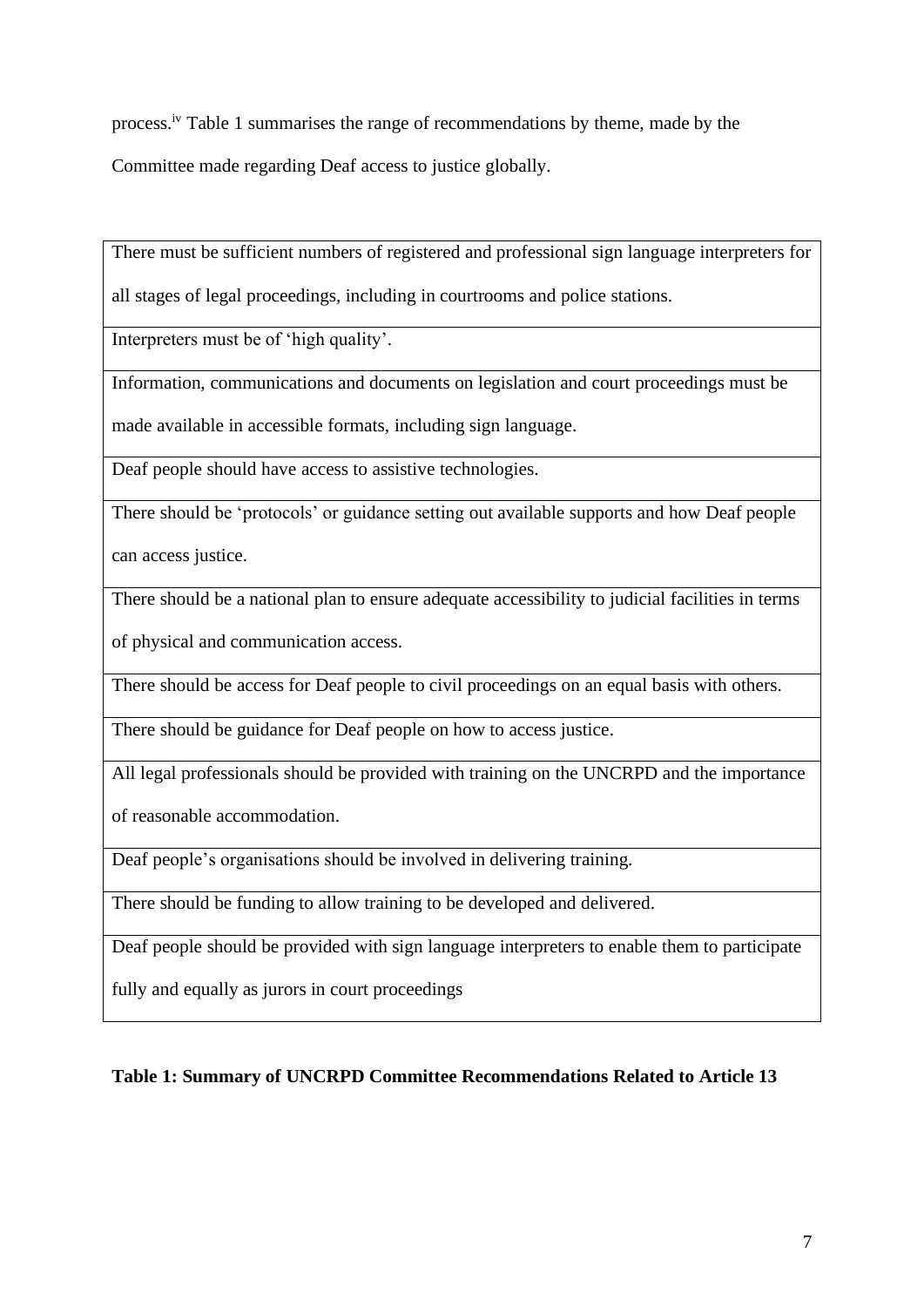These recommendations provide a conceptual framework and a set of consistent benchmarks against which implementation of Article 13 can be monitored.

## **Methods**

Given that the perspectives of Deaf people in Northern Ireland had been ascertained through the BDA(NI) (2016) Access to Justice consultation and the work of Elder and Schwartz (2018) and Schwartz and Elder (2018), it was decided by the project partners that the present study would focus on the perspectives and experiences of duty-bearers across the justice system. The aims of this research project are to:

- 1. Examine the perspectives, knowledge, and experiences of legal professionals on Deaf people's engagement with the justice system;
- 2. Identify ways in which Deaf people's access to the justice system could be better supported by legal professionals;
- 3. Identify training and resource needs among legal professionals; and
- 4. Utilise the evidence to inform information sessions with legal professionals, future training, and project outputs.

This article addresses the first two aims. The remainder of this section outlines the role of the Deaf Advisory Group and the qualitative research that was undertaken.

### **Deaf Advisory Group (DAG)**

In line with a rights-based approach to research (Lundy and McEvoy 2012), the Deaf community in Northern Ireland played a core role in the research project. In addition to a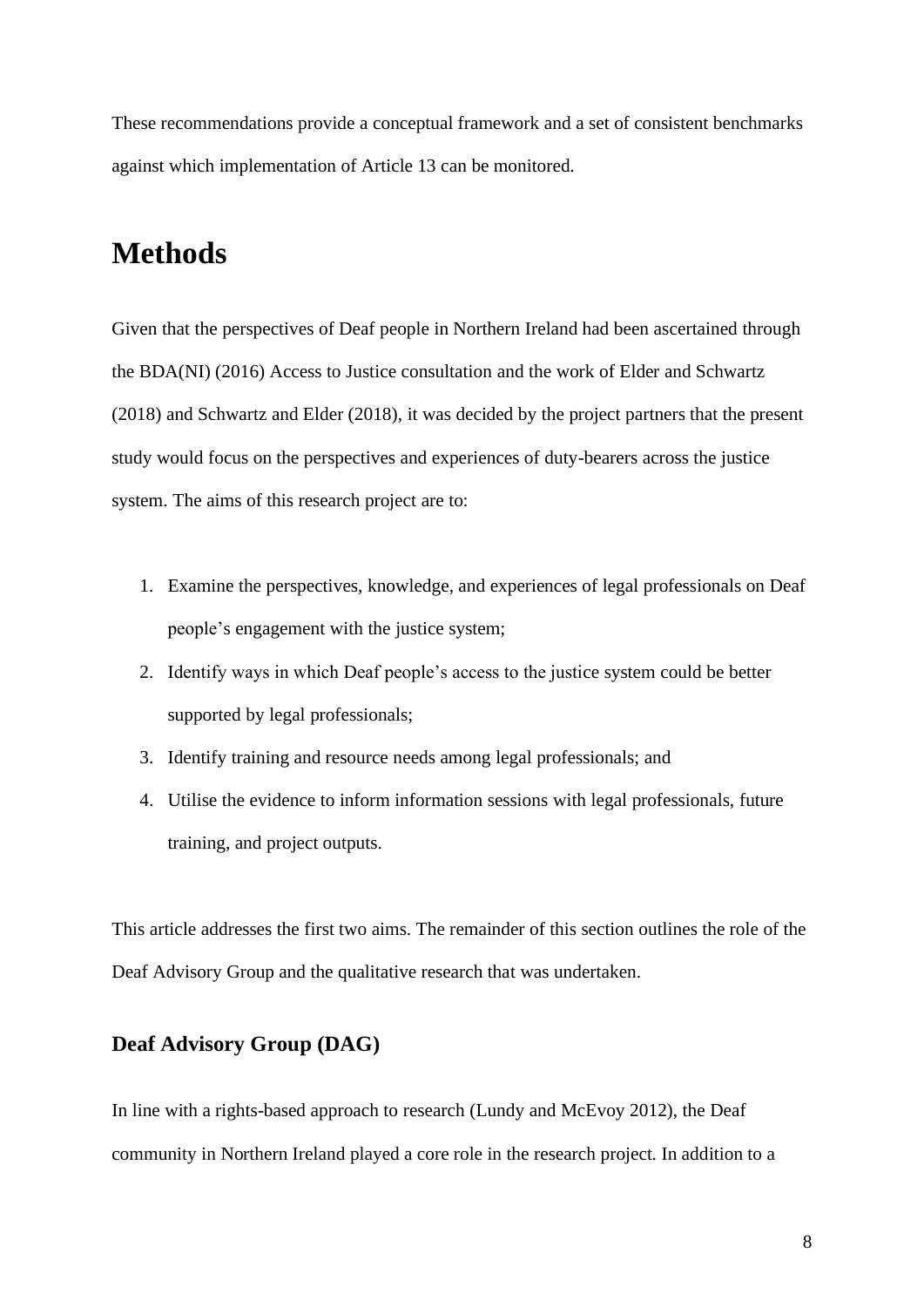Deaf organisation leading the project, the research team formed a DAG.<sup>V</sup> This is not, strictly speaking, a 'method,' but an overarching principle of the project. Members of the DAG were recruited from the wider Deaf community in Northern Ireland by the BDA(NI) Project Officer. The DAG consisted of 11 Deaf people in total: five females and six males. Members had varying degrees of hearing loss and all were fluent in British Sign Language (BSL). Some had prior experiences of engaging with the justice system at various levels or knew people who had; others had no prior engagement at all. The research team met face-to-face with the DAG five times across the project and maintained regular communication outside of these times via the Project Officer on WhatsApp. This allowed for short, signed video clips to act as a form of communication between members. The research team applied the DAG's expertise to all aspects of the research process, from research design, reviewing the ethics application, identifying who to interview, the types of questions to ask, analysis of the findings, and the identification of themes and development of recommendations. Findings arising from the research element of the study provided evidence for the DAG to input directly into the design and delivery of the information sessions for the Deaf Community and legal professionals, vi as well as project outputs such as 'tips for legal professionals' and short signed information videos and roleplays online for the Deaf community with some members of the DAG taking a leading role in front of the camera.<sup>vii</sup>

### **Qualitative Research with Legal Professionals**

Focus groups were carried out with legal professionals from across Northern Ireland. The aims of the focus groups were, firstly; to examine stakeholder perspectives, knowledge and experiences of engaging with Deaf people across the justice system, and secondly; to identify training needs of legal professionals so Deaf people could be better supported when accessing the justice system. A purposive sampling strategy was adopted with the aim of recruiting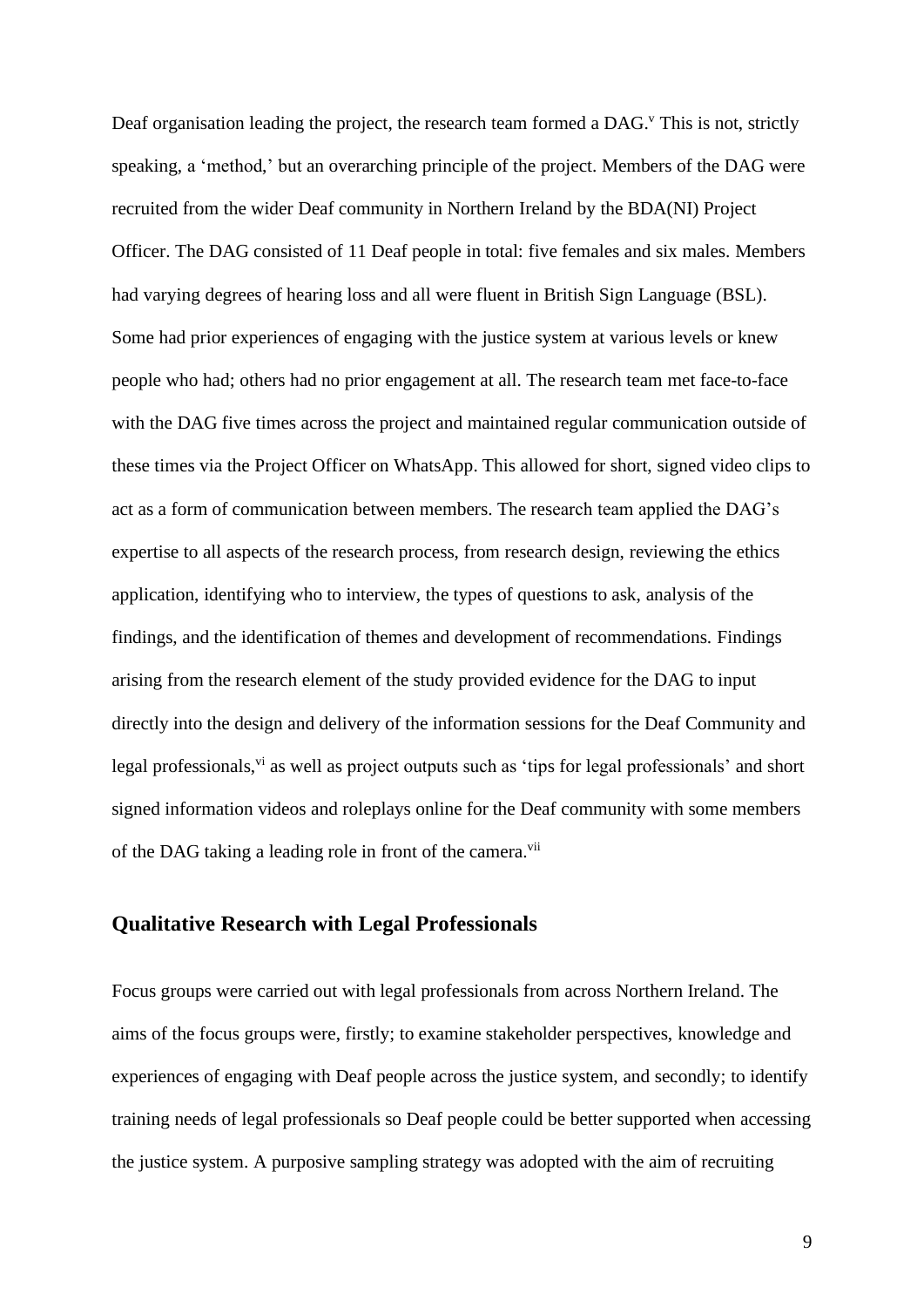from six distinct groups across Northern Ireland – solicitors, barristers, prison officers, police officers, tribunal panel members and members of the judiciary– identified by the DAG as key justice actors. Potential participants were contacted through key gatekeepers in leading or membership organisations such as the Law Society (for solicitors); the Bar Library (for barristers); Police Service of Northern Ireland headquarters; the Prison Service of Northern Ireland headquarters; the Courts and Tribunals Service (for tribunal panel members) and the Lord Chief Justice Officer (for members of the judiciary), and provided with an information sheet detailing the aims and objectives of the study, voluntary participation, procedures for anonymity and confidentiality and withdrawal from the study, data storage and use of information, along with a consent form. Completed consent forms were returned to the research team by email. The principle of voluntary participation was reiterated at the beginning of each focus group. Prior to the focus groups, the academic team asked the DAG what kind of questions they felt it was important to ask legal professionals in these focus groups. Questions were then drafted and shared with the DAG and amendments made in line with the DAG feedback before the focus groups began. Where it was not possible to recruit to a focus group, or where individuals expressed preference, individual semi-structured interviews were carried out. In total, 35 legal professionals took part in the study and a point of 'theoretical sampling' was reached (Creswell 2012). The sample can be seen in Table 2 below.

| <b>Legal Professional Group</b> | Number (N) |
|---------------------------------|------------|
| Police officers                 | 4          |
| Prison Service officers         | 12         |
| Solicitors                      | 3          |
| Judiciary                       |            |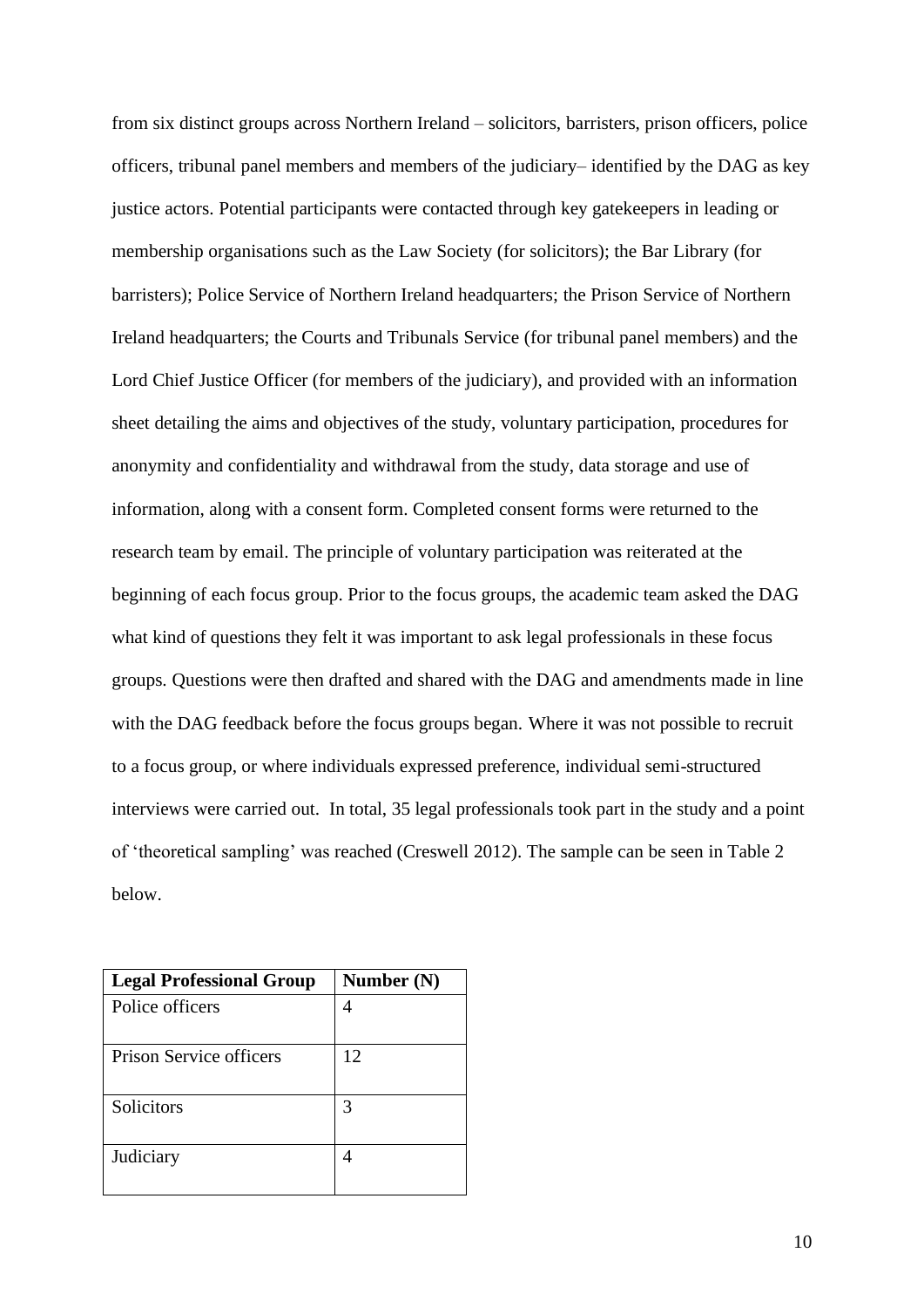| <b>Barristers</b> |    |
|-------------------|----|
| Tribunal members  |    |
| <b>Total</b>      | 35 |

#### **Table 2: Recruited Sample**

It is particularly interesting to note the relatively high number of prison officers that took part in the study. It is not entirely clear why this is the case but could partly have been due to the fact that the Disability Champion for the Northern Ireland Civil Service is also the Director of the Prison Service for Northern Ireland. Due to the themes that are the focus of this paper, only the data from police officers, solicitors, barristers, judges, and tribunal panel members are presented here.<sup>viii</sup> Focus groups/interviews took place at professionals' place of work in an assigned meeting room set aside for this purpose and lasted approximately one hour. Each focus group/interview was audio recorded and transcribed with consent. Ethical approval for the study was received from the Research Ethics Committees in Queen's University Belfast, Rowan University, and Syracuse University. The research team used a constant comparison method and constructivist grounded theory approach to conduct their data analysis (Charmaz and Mitchell 2001) allowing for a simultaneous evaluation and collection of data and findings following focus groups and interviews (Charmaz 2005). Bogdan and Biklen's (2007) coding procedures were used to analyse the data and data was coded in three phases: open coding, axial coding, and selective coding. This systematic process helped identify salient themes emerging in the project (Creswell 2013) and maintained inter-coder reliability (Patton 2002). What follows is an overview of some of the key findings.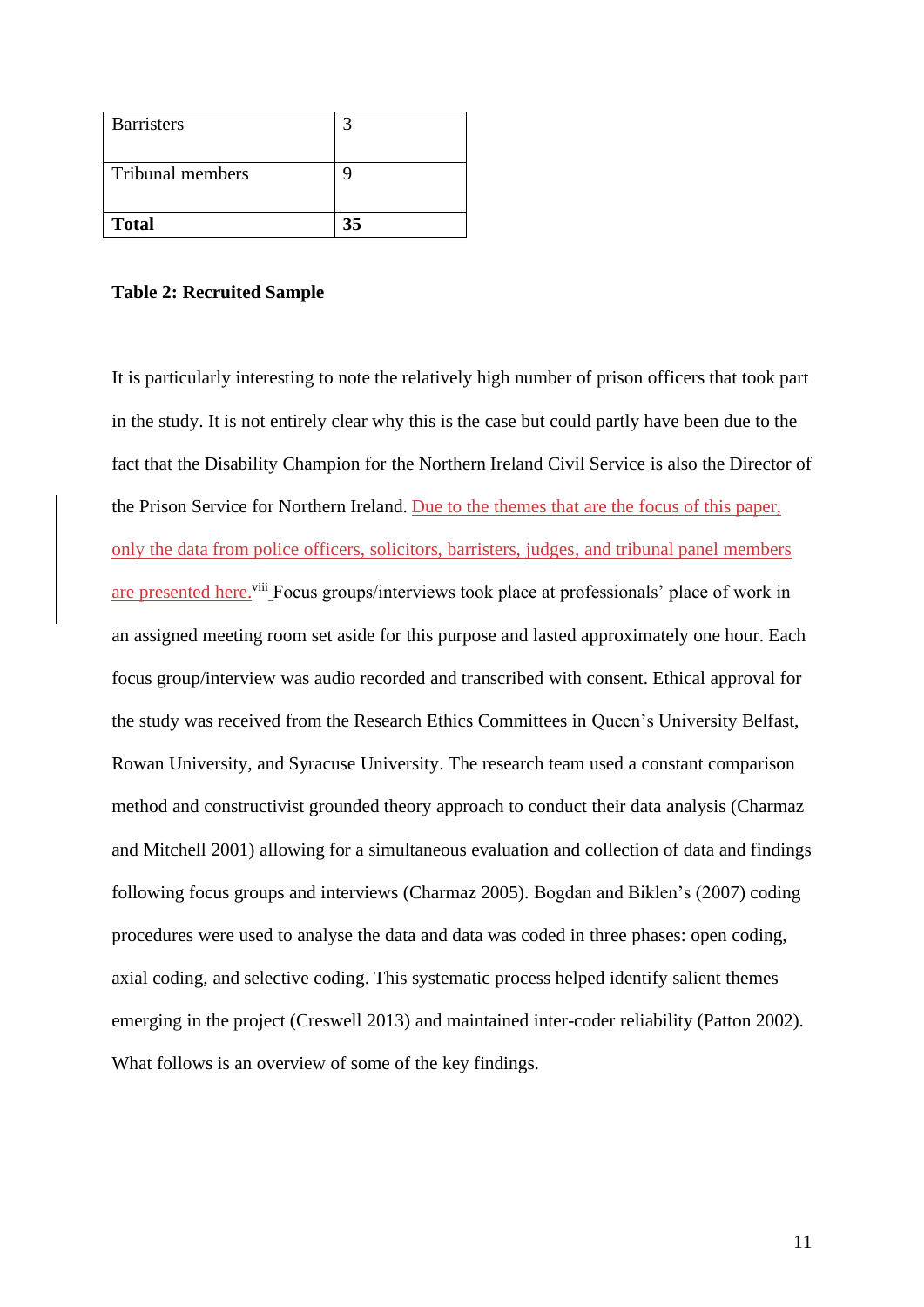## **Findings**

In this section, study themes are outlined in the following four key areas: (a) legal professionals' experiences of working with Deaf people; (b) a system designed by and for hearing people; (c) using interpreters; and (d) jury service.

### **Legal Professionals' Experiences of Working with Deaf People**

Several themes arose in the interviews with policymakers, police officers and judges when they were asked about their experiences in working with Deaf people. Legal professionals in the study had limited experience of working with Deaf people. This included those with a career of over 30 years to date. As noted below, there appears to be a comparatively high level of under-reporting of crimes or incidents from the Deaf community, and underutilisation of legal advice services; not because there are no incidents to report or need for legal advice, but because of, among other factors, a lack of sustained interaction with the Deaf community. This can mean that any interactions that do take place with the Deaf community are perceived as 'one-offs' rather than indicative of a community-wide issue with a need for community-wide solutions.

Communication is not just the Deaf person's concern. The need for a sign language interpreter runs both ways: both the legal professional and the Deaf person need a sign language interpreter to communicate effectively with each other. A police officer with the Police Service of Northern Ireland (PSNI) demonstrated an awareness of this duality of communication: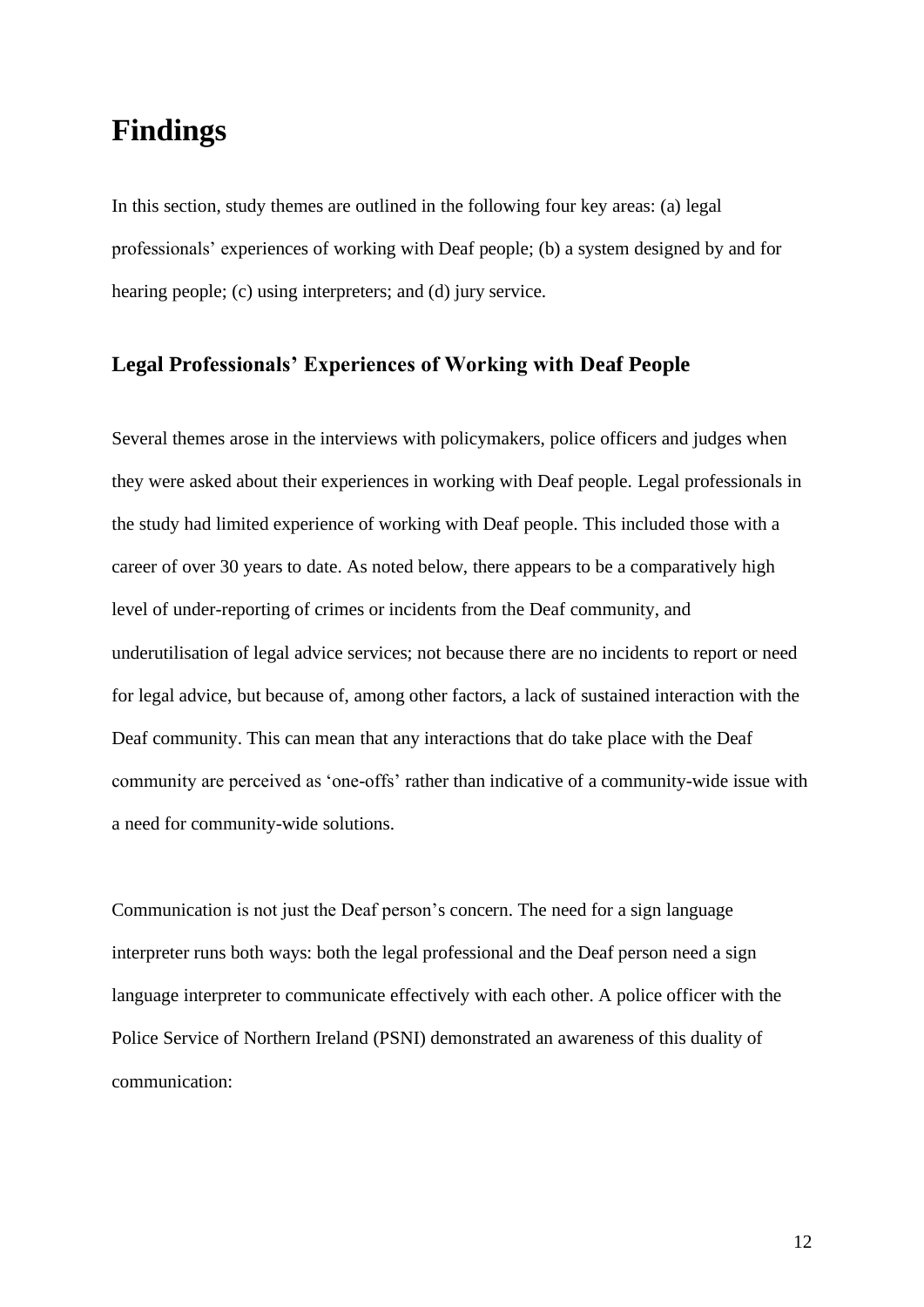I have always said if a Deaf person walks into the police station, they don't need an interpreter because they can sign perfectly well. [But] *I* can't. They can communicate but I can't understand them, so I'm the one who needs an interpreter and we do provide interpreters completely free. (PSNI Officer)

The same officer confessed to feeling distressed that a Deaf person who needed the police was forced to contact police in England even though she lived near a police station in Northern Ireland:

I take great pride in the uniform that I wear and I was a little embarrassed about the fact that [the police] had let down this [Deaf] lady because she had to contact [England] police although she lived within a couple of miles of the [local PSNI] station. I thought it was a terrible indictment on the services that we offer. (PSNI Officer)

Asked if he had any direct interaction with a Deaf person, a police officer replied that he had not, even though he had been in the job for nearly thirty years. Admitting his lack of awareness of the size of the Deaf community within his policing area, the officer agreed that the lack of interaction between the police and the Deaf community may have had something to do with crime being under-reported by this community. A police officer serving for three decades without seeing meaningful interaction between the police force and the Deaf community should be a red flag anywhere. Similarly, judges who took part in the project spoke of how they had either rarely or never come across a Deaf person in their roles: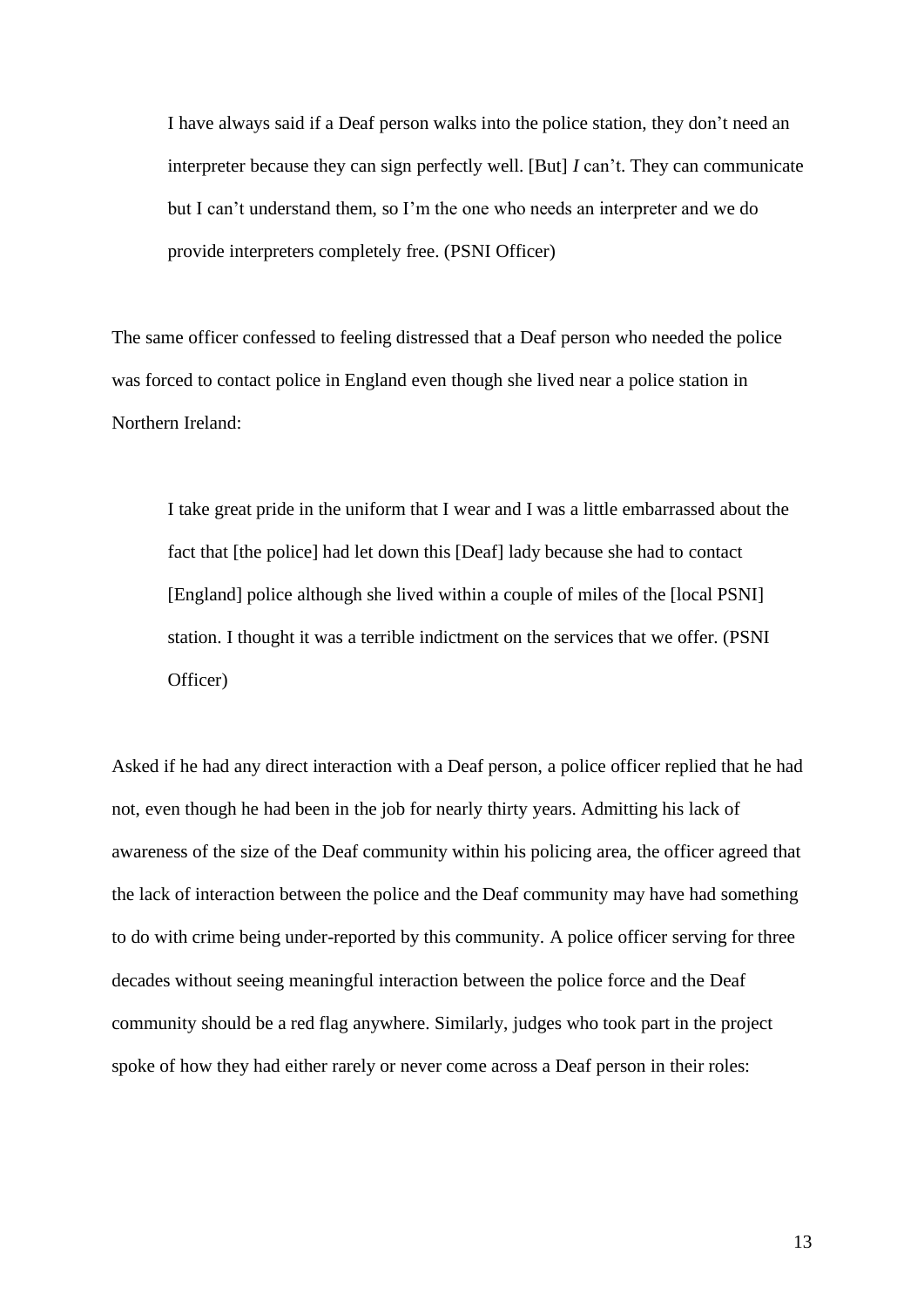Only because…, by doing this you've triggered that thought in my mind, you know? Why am I not, I mean I've been a barrister for thirty years and a high court judge now for three years, and I have not had a Deaf person appear in front of me, I haven't been asked to represent a Deaf person, in any capacity whatsoever. So [pause] I'm asking myself the question now, is there a problem even before they get to court? (Judge)

Sensitivity to the physical dynamic of giving testimony in open court is necessary to ensure effective communication in the room. One judge recounted their experience of doing so to date:

[When] a witness is asked a question by the barrister, the witness is supposed to give their evidence to the judge, they're supposed to look up in this direction [indicating]. But [for] someone with a hearing impairment, that's not easy. So, what I have done in the past is [to have] the sign language interpreter stand here, at an angle, [indicating] where I can see the witness, and it makes them feel more comfortable. What I have to make sure is that there's nothing blocking the witness from seeing me, and that the lawyers can see them as well. (Judge)

As this response discloses, sightlines in the courtroom must incorporate an awareness of the physical layout in terms of effective communication for Deaf witnesses giving evidence. A Deaf witness needs to see and be seen by the judge while also being accessible to the interpreter and counsel. Elsewhere, a tribunal panel member recalled being mistaken about his assumption that utilising a team of interpreters would allow him to take notes: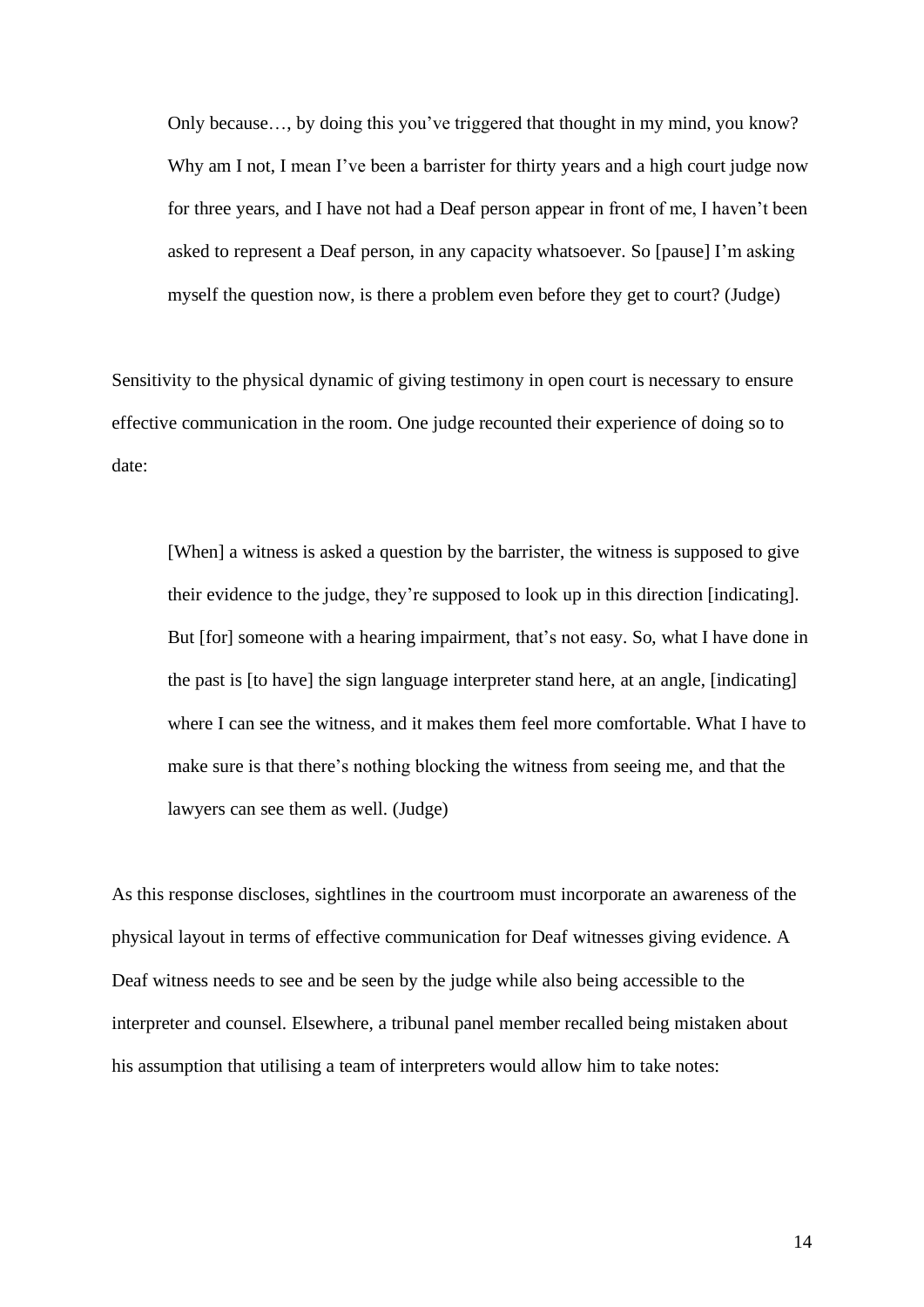I've had at least one case here where both parents were Deaf, and it was unusual in the sense that I think the father came from Derry and the mother came from Belfast, and the Derry man did Irish sign language and the Belfast mum did British sign language. So, we had to have two interpreters doing British sign language and [Irish] sign language. I thought [since] this is going to be slow; I'm going to be able to take notes. But it actually was very complicated, and it took an awful lot of concentration. (Tribunal Panel Member)

Here, the judge arranged for a team of interpreters to handle the different sign languages presented by the Deaf parties in the case. Many judges operate under the assumption that one interpreter can handle multiple parties and multiple sign languages. As this judge learned, the communication turned out to be 'very complicated' taking 'an awful lot of concentration'. These examples demonstrate the inconsistency of practice and the reactive nature of support provided rather than use or existence of any systems-wide or co-produced strategy.

### **A System Designed by and for Hearing People**

The ability of Deaf people to access services of police, solicitors or barristers, to participate effectively in court proceedings and to settle into the prison environment on an equal basis with others is hampered by a range of factors. Accessing services across the justice system is unsurprisingly problematic since, as a barrister who took part in the study highlighted, the system was never set up in the first place with Deaf people in mind:

Court is what's called 'the adversarial system,' where you have questions and answers and things, it's all done in that very traditional style to quickly put questions to people. And that is obviously difficult if it's a deaf person who is involved in it. So,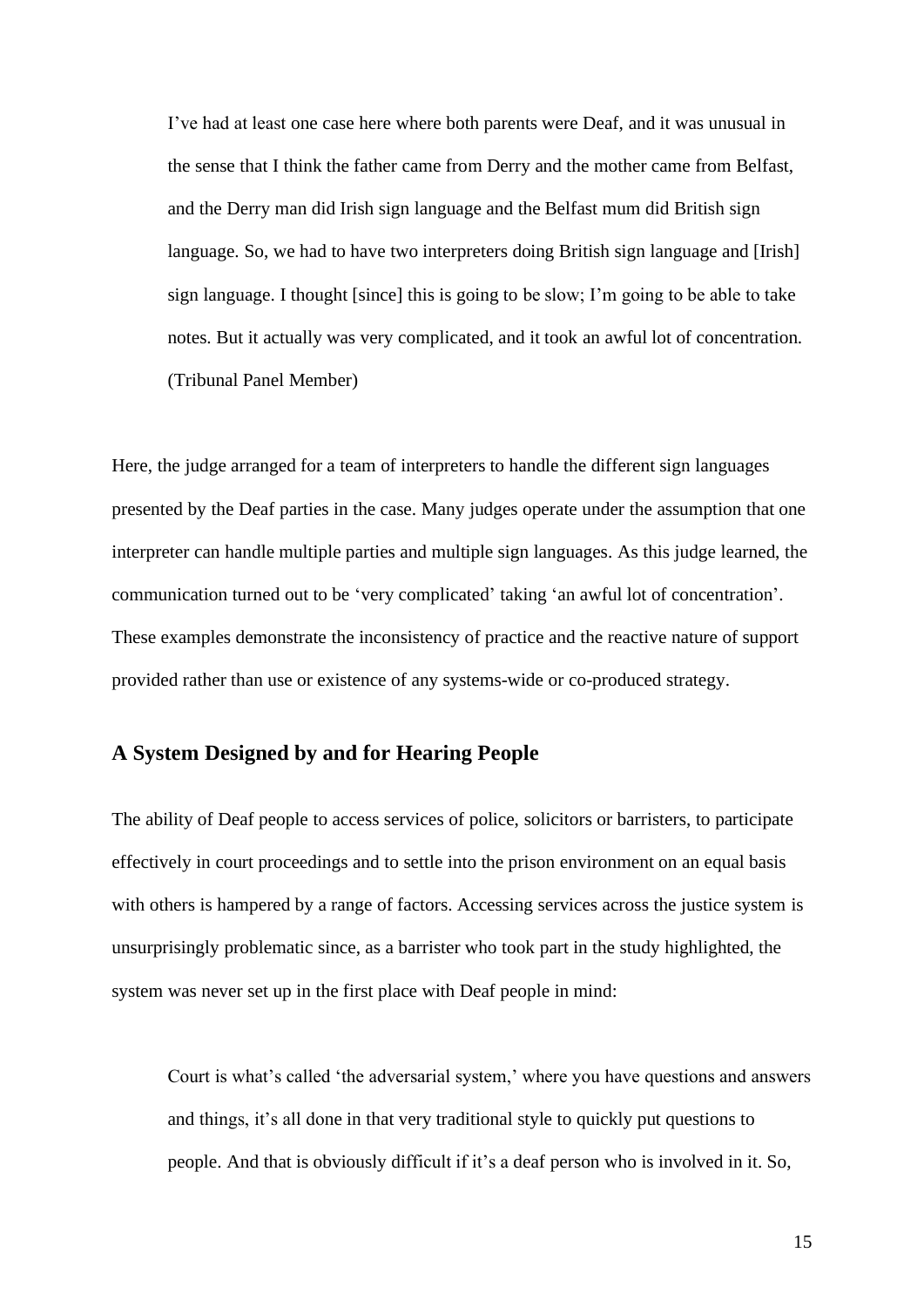the adversarial system was never designed thinking of deaf or hard of hearing people who have just that difficulty in following it or picking up the questions. (Barrister)

Rethinking what a justice system designed by and for everyone, including Deaf people, might look like, and challenging so-called 'natural' practices is an important exercise in ensuring a system that reflects the 21<sup>st</sup> century as envisioned by the UNCRPD.

When asked about his personal experiences in working with Deaf people at his police station, a member of the PSNI reflected on how some police officers react when they encounter Deaf people in the community. At times, the relationship between police officers and Deaf people may be perceived as fear on the part of both parties.

So Deaf people sometimes get put into the too difficult box. If a police officer stops a member of the, say somebody driving a car who's Deaf, and that person starts signing the police officer will probably just wave them on, because they, they just freeze... And the Deaf person seeing the reaction from the police officer, I don't know how they think that is. They probably don't regard it as fear, but it is fear. The police officer's like, 'I don't know what to do here', you know, 'how do I manage this? I'm out of my depth, I can't, I don't know what to do'. But I don't know what the Deaf person sees. The Deaf person might see a dislike, they might see a distrust. (PSNI Officer)

This police officer goes on to say that aside from the fact that an inaccessible police station is a liability and can lead to a court case, steps to make the station more accessible to all people is the moral thing to do. Some of the barriers he identifies include using an audio phone to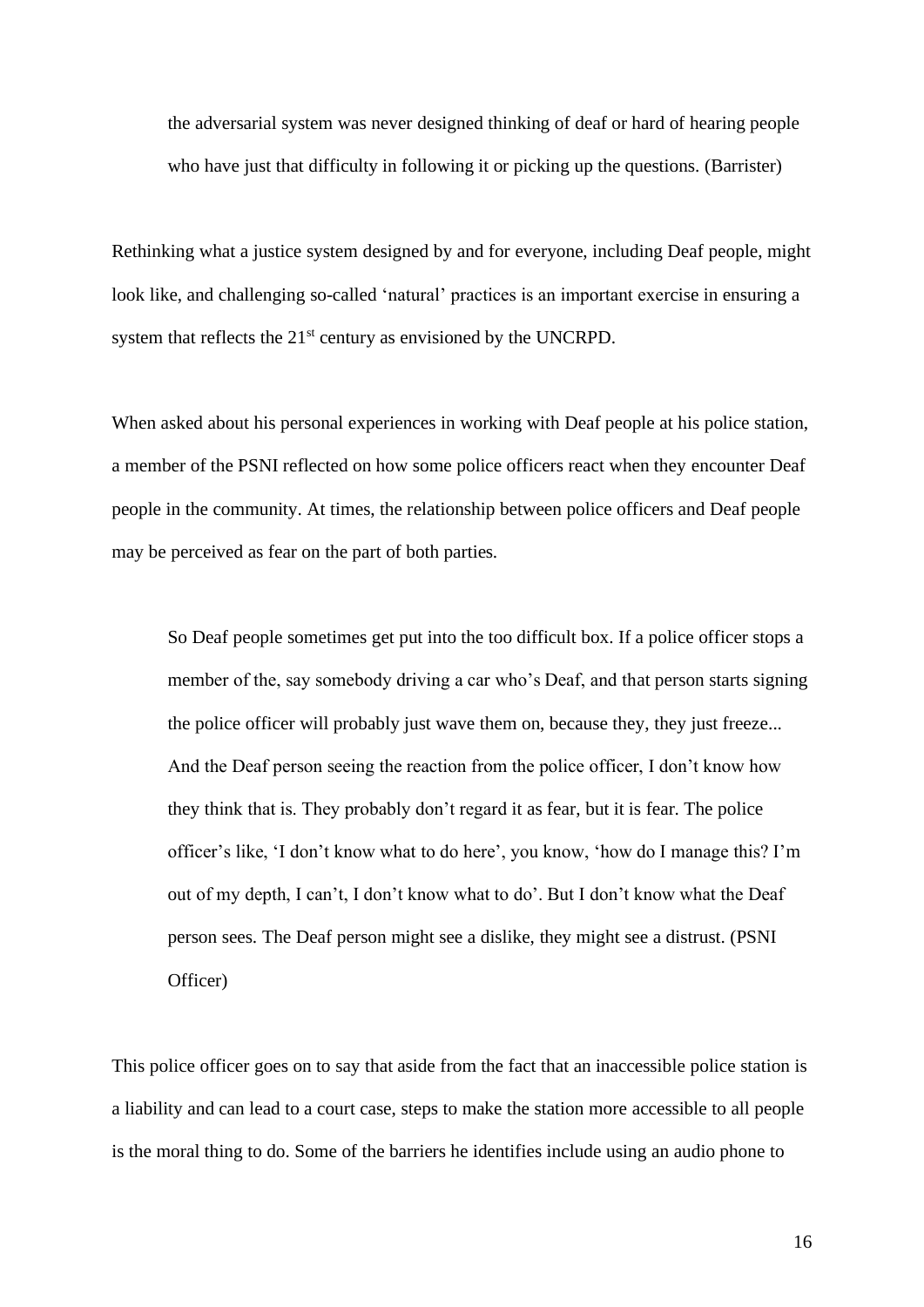contact the police and providing excessive text on their website. He describes some of those steps below:

We recommend that members of the Deaf community email us through the PSNI website… but when I've looked at that, and the deaf people I've spoken to, they've said it's confusing. They said it's too heavy on text, it assumes quite a high standard of literacy. The education system, as I've been finding out, has let a lot of Deaf people down. The standard of education that they've received is poor. (PSNI Officer)

Similar issues arise in the context of accessing solicitors' services. One solicitor explained that there is a need for training, so solicitors are more aware of the needs of Deaf people. '[Lack of access] does come from ignorance on the part of the profession. It doesn't come from any ill will.' Whether intentional or not, the barriers that confront Deaf people in the justice system require a heavy lift in being removed.

### **Using Interpreters**

Issues relating to sign language interpreters emerged as a significant theme. There was a distinct lack of knowledge among participants across all legal professions in the study about how to book a sign language interpreter. This was in part because the majority of participants did not see themselves as being in a situation where one was required. It was clear that there were situations where Deaf people would have benefited from an interpreter but where other means of communication were used instead. The lack of knowledge of how to get an interpreter suggests a reactive rather than proactive approach to engaging with Deaf people across the justice system and has the potential to delay access to appropriate legal redress in a way that is distinctly different from the hearing community: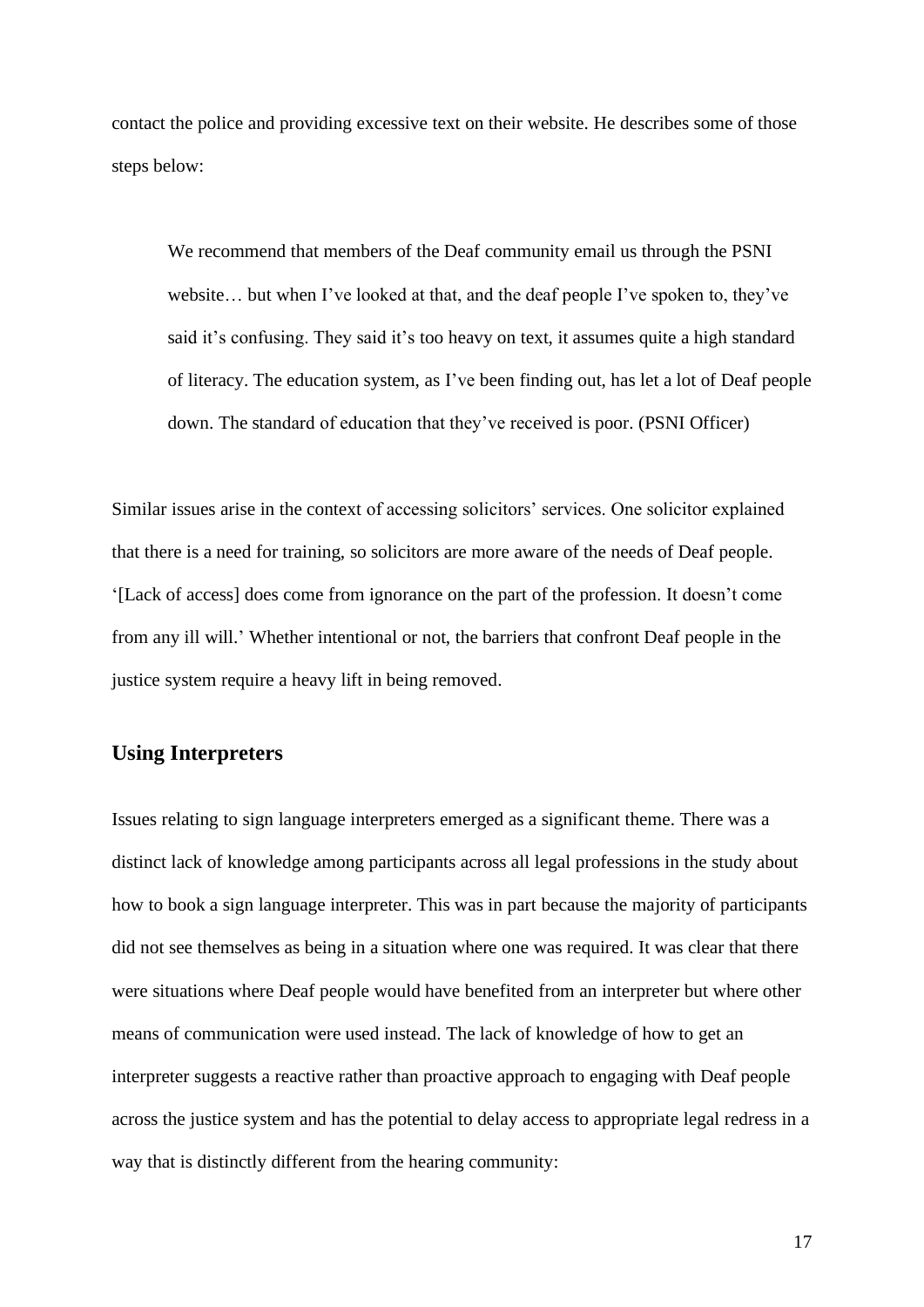Interviewer: If you were asked to book an interpreter, would you know how to do that?

Solicitor: I wouldn't have a clue.

Judges also highlighted the difficulty that can arise in ensuring the courts are aware of the need for an interpreter and of the key role that barristers and solicitors play in this process. When asked about the process of Deaf people receiving reasonable adjustments<sup>ix</sup> in the civil courts, a judge said:

[F]rom the court's perspective we need the legal representatives to have informed us beforehand that there is a person with disability, whether it be deafness or multiple disability, so that we can make the appropriate arrangements...But we have limited numbers of interpreters, so we would prefer to have about eight weeks' notice to ensure that those arrangements can be put in place. Sometimes it's at the last minute that we're asked, and that's no good. That means cases have to be adjourned until such time as there is an interpreter available. (Judge)

Some participants indicated that while they knew how to book an interpreter, they did not know how long it would take from the initial telephone call until an interpreter could be on site. Others had experienced delays and were concerned about the implications of this on court cases. It was not just the time taken to get an interpreter, but the complexity of applying for Legal Aid<sup>x</sup> so that an interpreter could be paid for and arranging a date for a tribunal or court hearing or meeting far enough in advance to suit all parties. There are also potential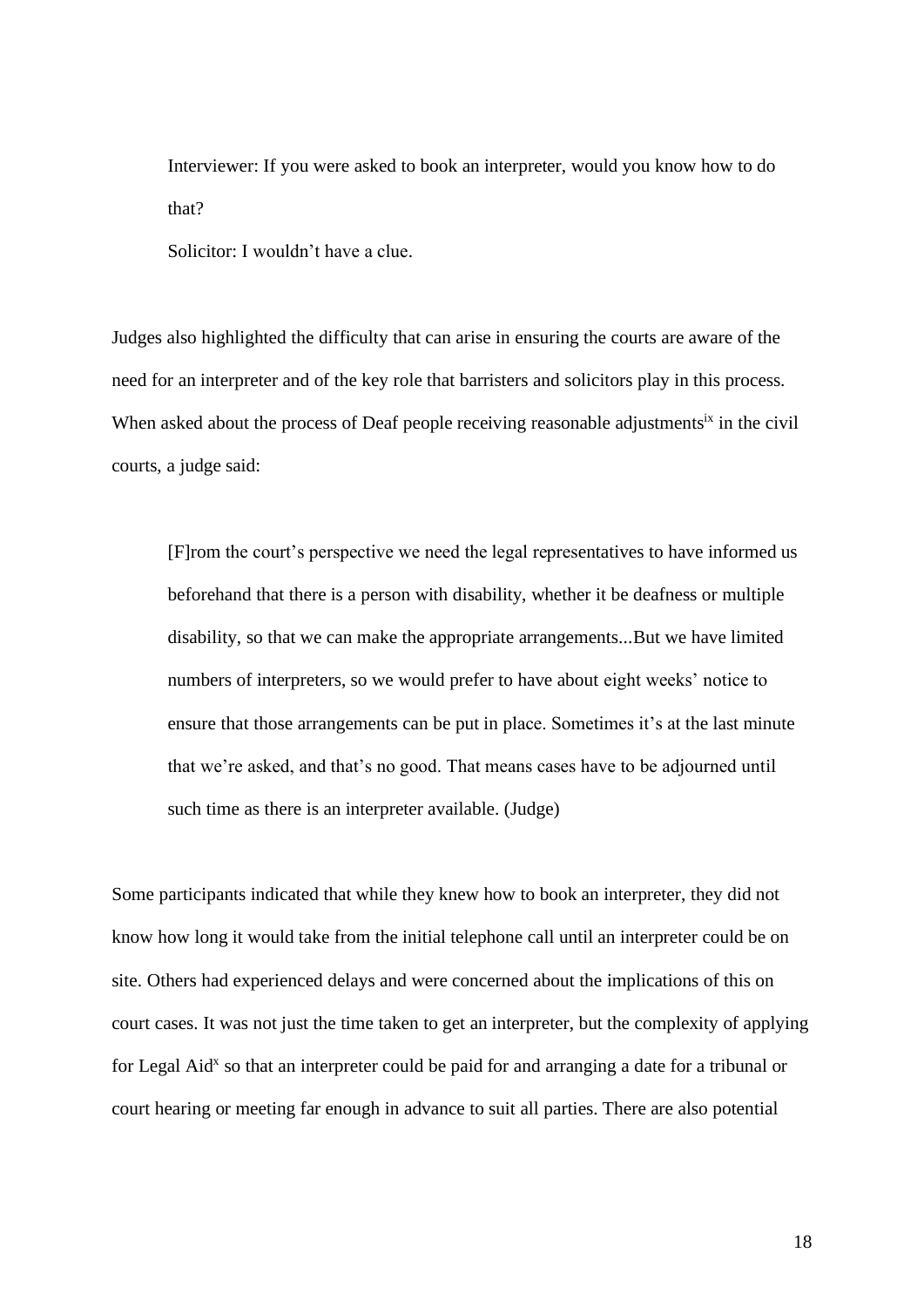implications where a Deaf person is placed under arrest. and their rights and the reasons for arrest need to be communicated.

The delay [in accessing an interpreter] is going to be longer [compared to a spoken language interpreter] because they're going to have to physically come down to the station. So, again a deaf person is going to be held for longer without knowing what's happening, on average, than a foreign national would. (PSNI Officer)

The potentially serious consequences of not having a suitably qualified interpreter during court proceedings was highlighted by one participant from the PSNI:

[Colleague] had told me a story in police college about some [Deaf] fellow who got a heavier sentence in court because of a misinterpretation [by the interpreter]. So, whenever this [Deaf] person told the court that he was sorry, it was interpreted [by the interpreter] as he had made a mistake, as in it was an admission but not remorse because of the misinterpretation. And his sentence was higher than it ordinarily would have been...But because he was profoundly Deaf, he couldn't hear what the interpreter told the court. So, he said sorry and he believed that the court was aware he was sorry, but the court went on what the interpreter had said. (PSNI Officer)

There was acknowledgement among solicitors, barristers and members of the judiciary that not having access to a suitably qualified interpreter in court proceedings impacted on an individual's right to a fair hearing. One participant who was representing a Deaf client in court highlighted the need for the judiciary to be aware of the purpose and role of interpreters: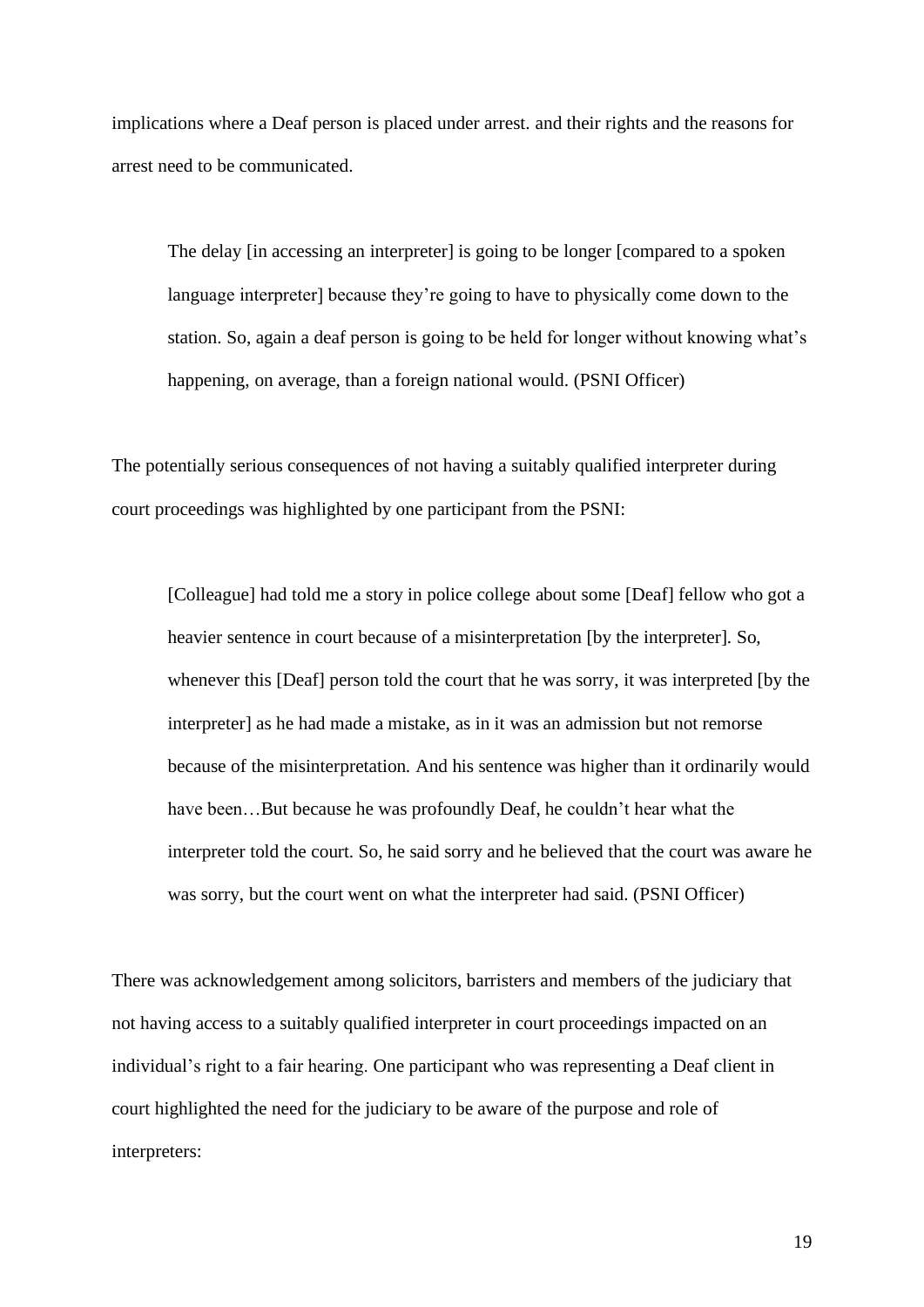Once they'd heard the plaintiff's evidence, and we had two signers in court, the judge said 'those interpreters can go home now' which meant the deaf person wouldn't have been able to follow the rest of the hearing. And we had to explain to the judge why we needed the interpreters to remain in the courtroom… there is such a lot of work to be done just to explain the very basic needs of people with any disabilities in accessing the justice system. (Solicitor)

There was also considerable confusion or lack of awareness surrounding who had responsibility for payment of interpreters. This was a particular issue for solicitors who, as private entities, are generally required to cover interpreter costs themselves when arranging meetings with Deaf clients.

Some solicitors offer initial consultations for free to see if they can get work in from people. But the solicitor then would pick up the cost. There is an argument for some form of government assistance in these situations, because interpreters are just so expensive in this jurisdiction. (Barrister)

A solicitor suggested that a fund be set up by the Law Society so that interpreter fees could be provided *pro bono* as a potential funding solution. In addition to providing an essential funding pot and allowing Deaf people to have equity of choice in accessing legal services, this would also have the indirect consequence of raising awareness among solicitors, of Deaf people's communication needs.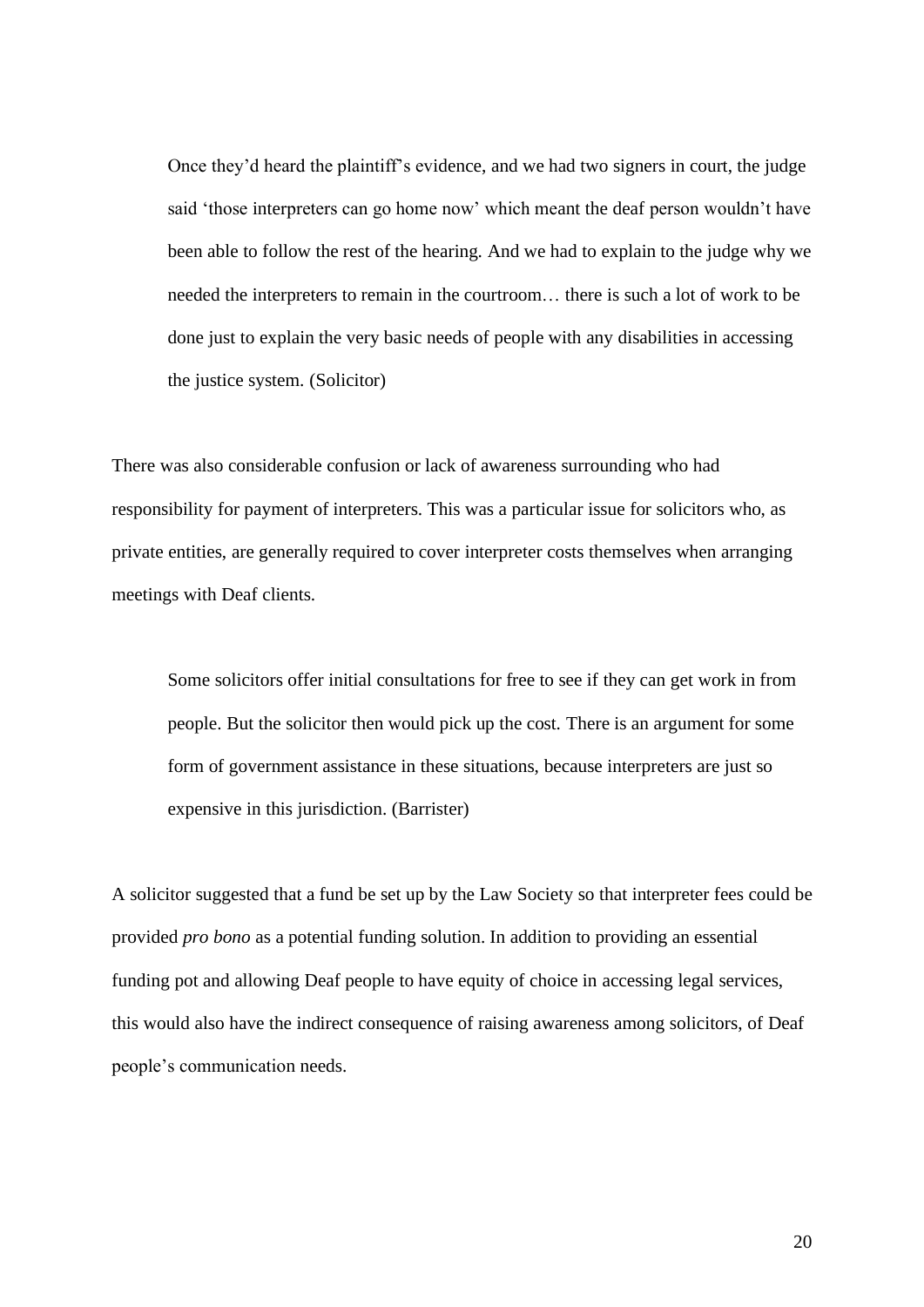### **Jury Service**

The UN Committee on the Rights of Persons with Disabilities has increasingly commented on cases where Deaf people are excluded from jury service (UN 2016a). The main concern centres around the provision of 'reasonable adjustments' and the presence of an interpreter or third-party during jury deliberations. This has been the case in the UK where Deaf people who require an interpreter are effectively excluded from being a juror. The logistics of how a Deaf person would participate in jury service with an interpreter was noted by judges; specifically, that a Deaf person requiring a sign language interpreter would have to be excused from jury duty:

[Having an interpreter in the jury room], in my view it can't happen, because you are essentially then having thirteen people in the jury room, and no matter how good the interpreter would be, they are not going to be able to deal with what is going on in the jury room… They all talk at once. You know, it's not a matter of, 'Right Juror Number One, what is your view on this? Blah blah blah blah blah blah blah.' 'Thank you. Juror Number Two, what do you think?'...That's not how it works. Jury discussion can be a very animated time, and no matter how good an [interpreter] is, they're not going to be able to interpret everything. And also how do you know how well they're interpreting? (Judge)

It is of note that when this judge explains the problem of a 13th juror, they do not say the problem is the views of an unsworn 13th person, but rather the problem is the accuracy of interpretation and the ability or inability of a judge to determine whether the interpreter is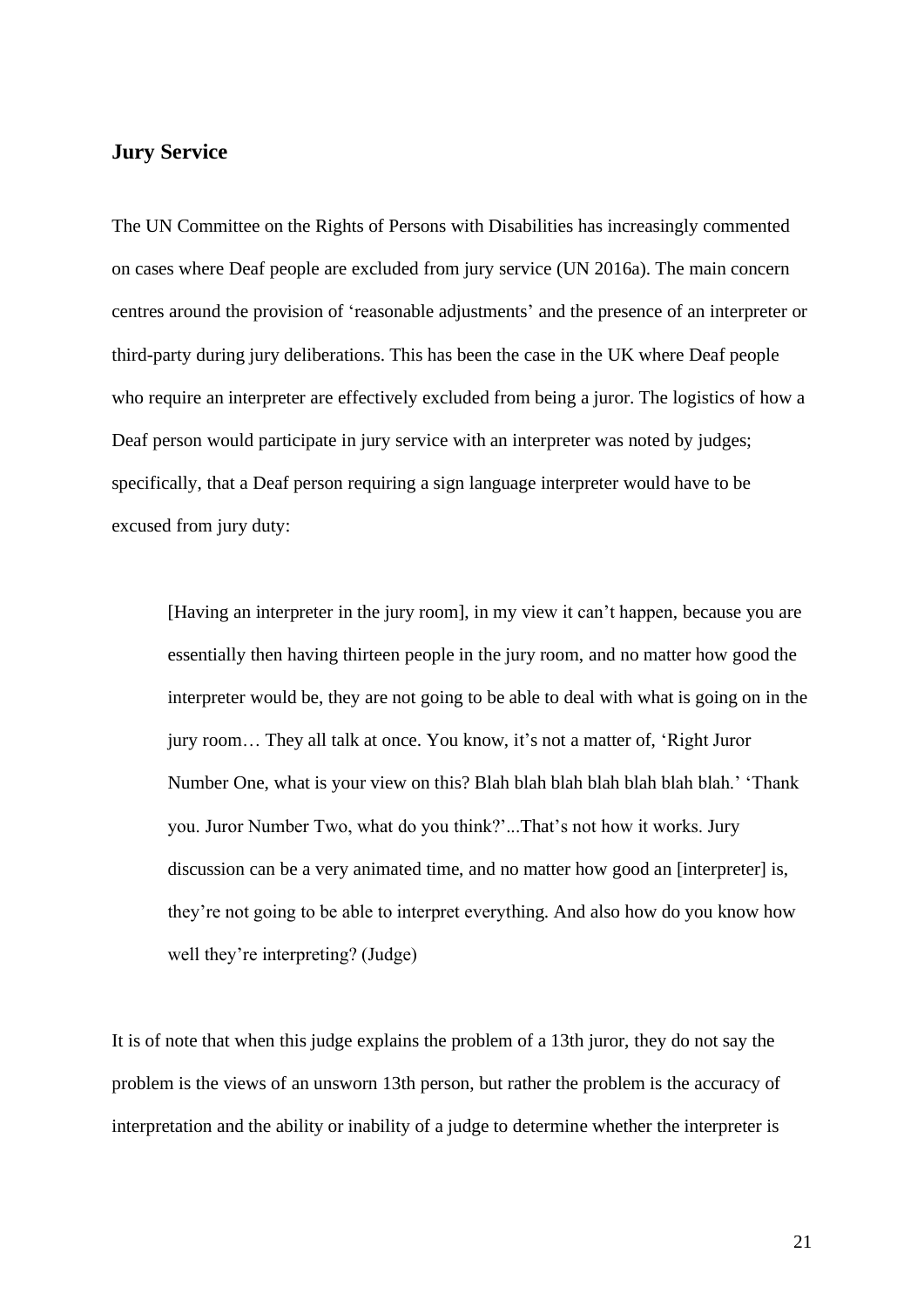doing a good job. Another judge explained how the courts are used to only accommodating people who are fluent in spoken English:

The jury is twelve people and can go down to nine if people are ill and things. But I don't see how an interpreter can ever be in the jury room. I mean we don't allow someone on the jury who comes along and says 'I speak German only.' I have occasionally disallowed people to sit on the jury because they don't speak English properly and they don't understand English properly. (Judge)

As noted by DAG members during a meeting with senior judges during the project, those who speak other foreign languages may have the opportunity to participate in jury service in their language country of origin. Deaf people in the UK do not have this option in their home country. Other participants suggested that, while complex, and subject to legislative change, it may be possible to ensure that interpreters are bound by an oath of confidentiality in jury deliberations:

I suppose there's no reason why an interpreter can't be bound by an oath of not communicating what goes on in the jury room. The sanctity of the deliberations can be maintained. And it would need quite a skilled person to do that. It's one thing communicating what one person's saying to another, but to have eleven people would be a challenge. (Judge)

The judge acknowledges the challenge of interpreting deliberations of a large number of people in a jury room. There was also concern at the increased risk of potential breaches of confidentiality from having an additional person in the jury room. This was exacerbated by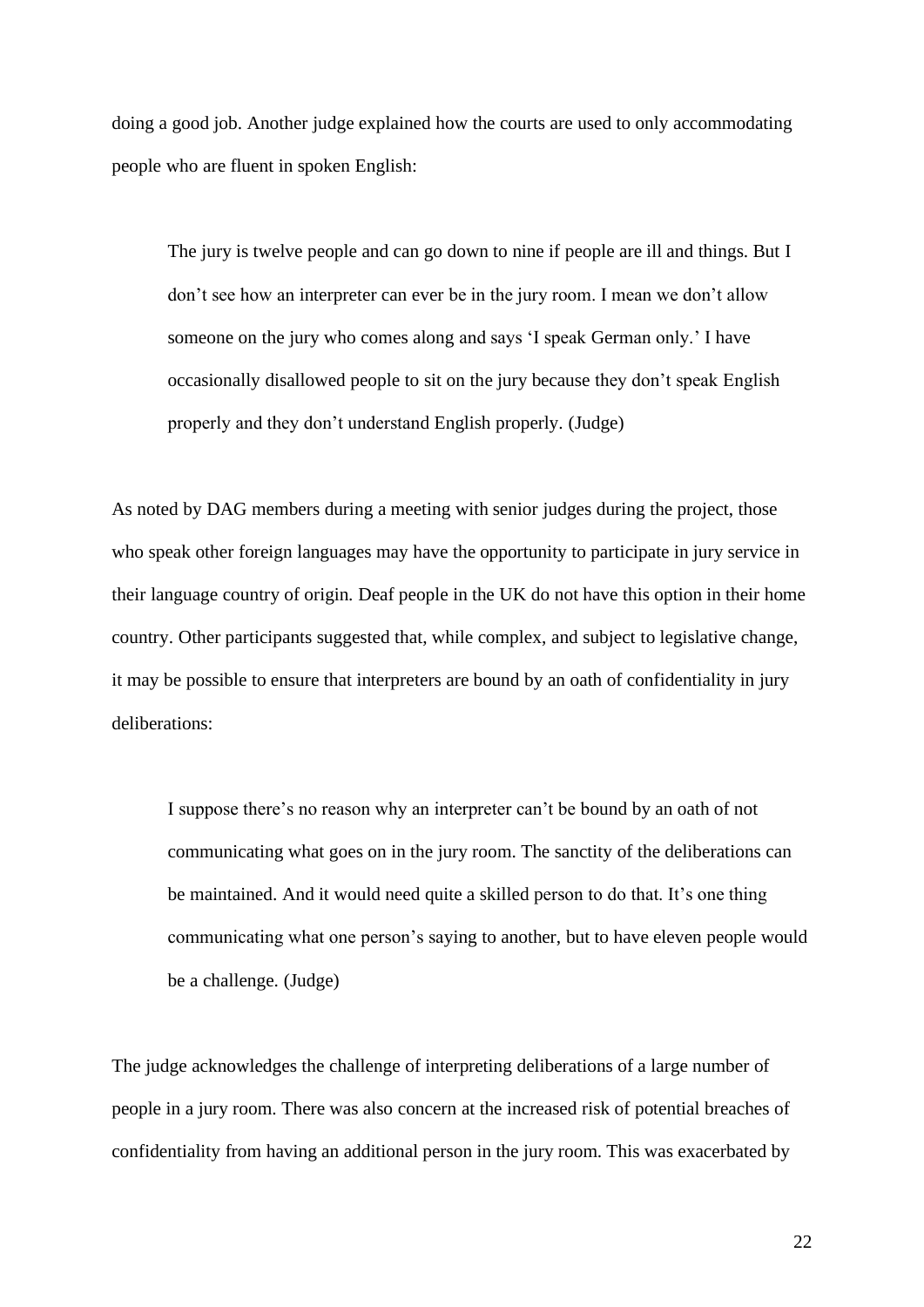recent high-profile court cases in Northern Ireland where members of respective juries had unlawfully shared information about the trial on social media (BBC 2018). That interpreters are already strictly bound by confidentiality requirements did not appear to reassure those judges who took part in this project. This is perhaps indicative of a lack of awareness of the nature and content of interpreter ethics. While jury service is never a pleasant experience for anyone, exclusion from jury service means Deaf people effectively become second class citizens.

## **Conclusion**

Article 13 UNCRPD has three key elements. Deaf people: (a) have the right to access justice on an equal basis with others; (b) are to be provided with procedural and age-appropriate accommodations; and (c) are to be supported as direct and indirect participants in all legal proceedings. The findings of this study suggest that Deaf people's access to the justice system is inconsistent and not well-supported. In light of Article 13 obligations, alongside the Committee's commentary and Concluding Observations, it would appear that current provisions in Northern Ireland for Deaf people's legal needs fall well short of what is required by the UNCRPD.

Deaf people's engagement with various institutions of justice risk being perceived as 'one off' instances requiring only 'one off' reactive measures. Significant communication barriers remain, most notably access to and payment of interpreters across legal settings, and knowledge of what and how supports should be put in place. Other barriers include the absence of accessible documentation on legislation and court proceedings and the lack of protocols or guidance setting out available supports for Deaf people. Nor is there any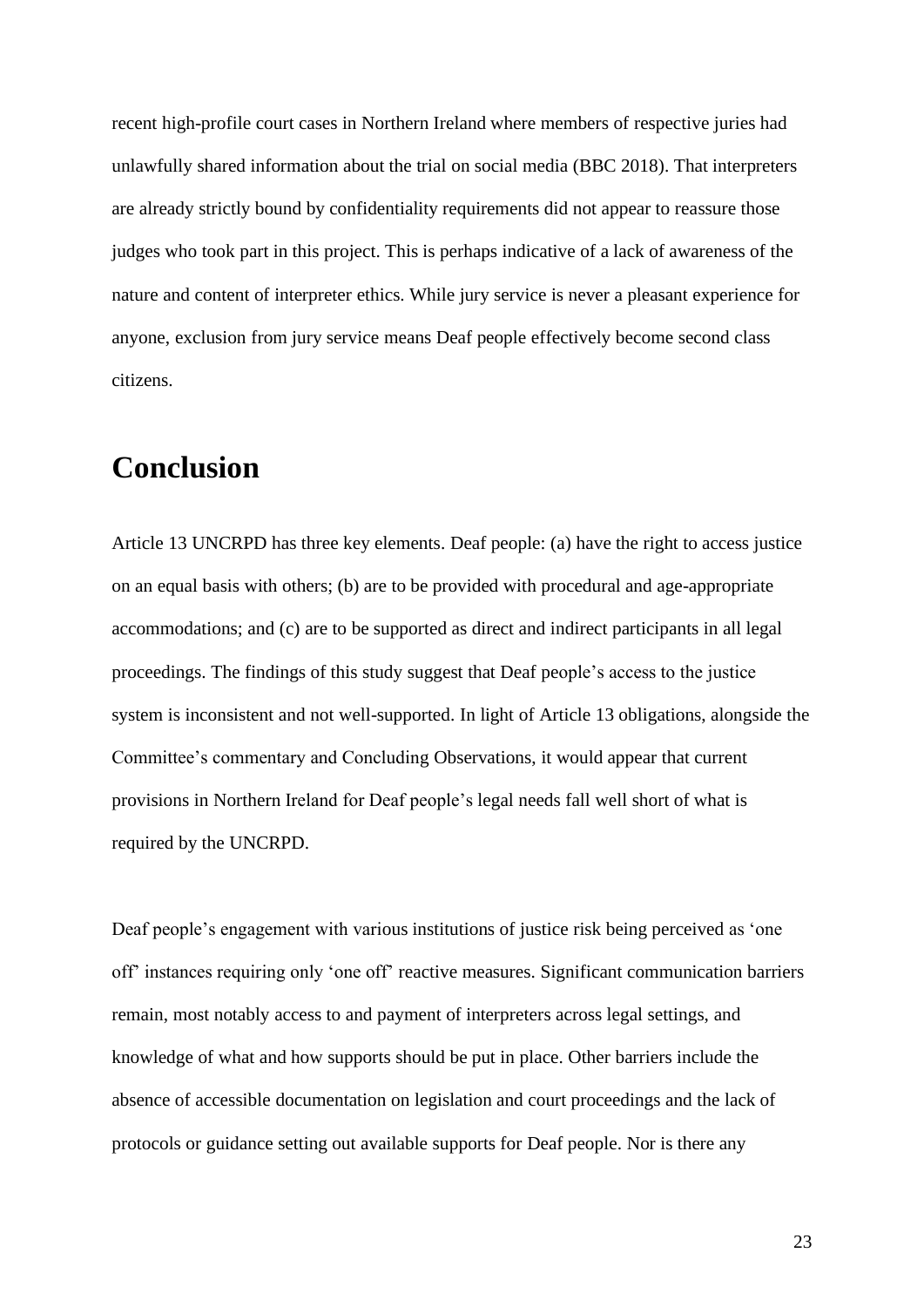evidence of Deaf people being involved in decision-making, implementation and monitoring processes related to Article 13 UNCRPD. These extensive barriers contribute to the silencing of Deaf people's experiences of crime, as well as their experiences of administrative and civil law matters, and ultimately prohibit effective access to justice. At worst, it forces Deaf people into positions of significant vulnerability in situations where rights should be most at the fore; for example, in the reporting of serious crime, individual arrest, trial, or imprisonment. It is further concerning that in the context of 21<sup>st</sup> century citizenship and emphasis on civic duty, that sign language users are being prevented from being full citizens on an equal basis with others through their exclusion from jury service; something which is a clear violation of Article 13 UNCRPD.

Parallels can be drawn from this study with the existing body of research on the types of barriers Deaf people encounter when seeking access to justice (Kermit, Mjøen, and Olsen 2011; Miller 2001; O'Rourke, Glickman, and Austen 2013). Across the world, a common vocabulary of discrimination, inaccessibility and inherent inequalities have been used to discuss Deaf people's attempts to access justice on an equal basis with others (for example: Lundeberg and Breivik, 2017; Olsen and Kermit 2017). Understanding these barriers require an understanding not only of Deaf people's experiences of those barriers (authors 2018; authors 2018), but of how barriers come to be constructed, embedded and reinforced in complex and relational ways (Wakeland, Rose and Austen 2017). This paper makes a distinct contribution by adding a discourse of rights and empowerment to existing vocabulary surrounding Deaf people's access to justice. Rights discourse through the lens of the CRPD presents an opportunity to reconstruct the narrative from localised discrimination to systematic global injustices and persistent rights violations. While calls for more training and awareness are long-standing, the CRPD makes such training an obligation on all states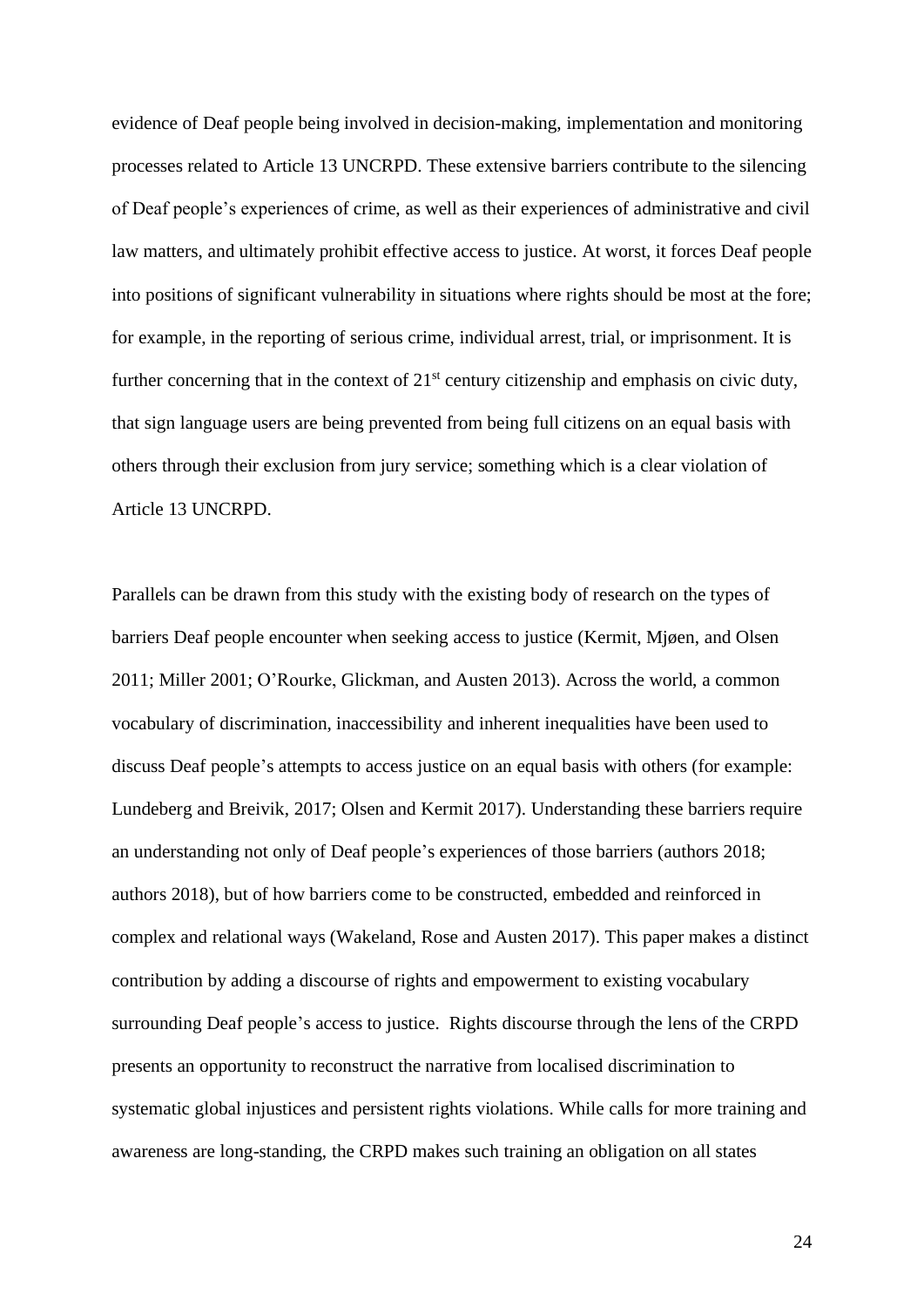parties. Rights discourse also brings the ways in which any training is developed to the forefront, as central to the fulfilment of international obligations. Training without the active involvement of Deaf people in its development and delivery is insufficient. This is ultimately a duty for individual states. However, this requirement for all individual states has the potential to affect the globalisation of Deaf equality training in new, coproduced ways. While the findings presented here are not necessarily unique to Northern Ireland, the ability to situate these within a rights-based discourse amplifies the possibilities that can result.

As academics, the research team are not, strictly speaking, duty bearers in the context of the UNCRPD. However, Article 4(3) and 33(3) provide a clear avenue by which we, as D/deaf people and Deaf-led organisations can be actively involved in implementation and monitoring, thereby shaping legal and policy responses. The development and provision of information sessions under this project is an example of how Article 13 UNCRPD can be used to promote training for those working in the field of justice while also empowering Deaf people and meeting human rights obligations. The project has also facilitated recognition of the multiple roles Deaf people may play in legal proceedings, primarily as litigants, defendants, victims, and witnesses. The research team has been struck by the appetite for change among the legal professionals who took part in this project. There is a clear desire to engage with the Deaf community and to learn, with the initial 'obligatory' nature of the CRPD acting as a critical trigger. The research team hopes that this project will establish a solid foundation upon which a systems-wide response can be built. Using UNCRPD rights as a set of actionable benchmarks and as a bridge to informing rights-based practice on the ground offers untold potential across the globe.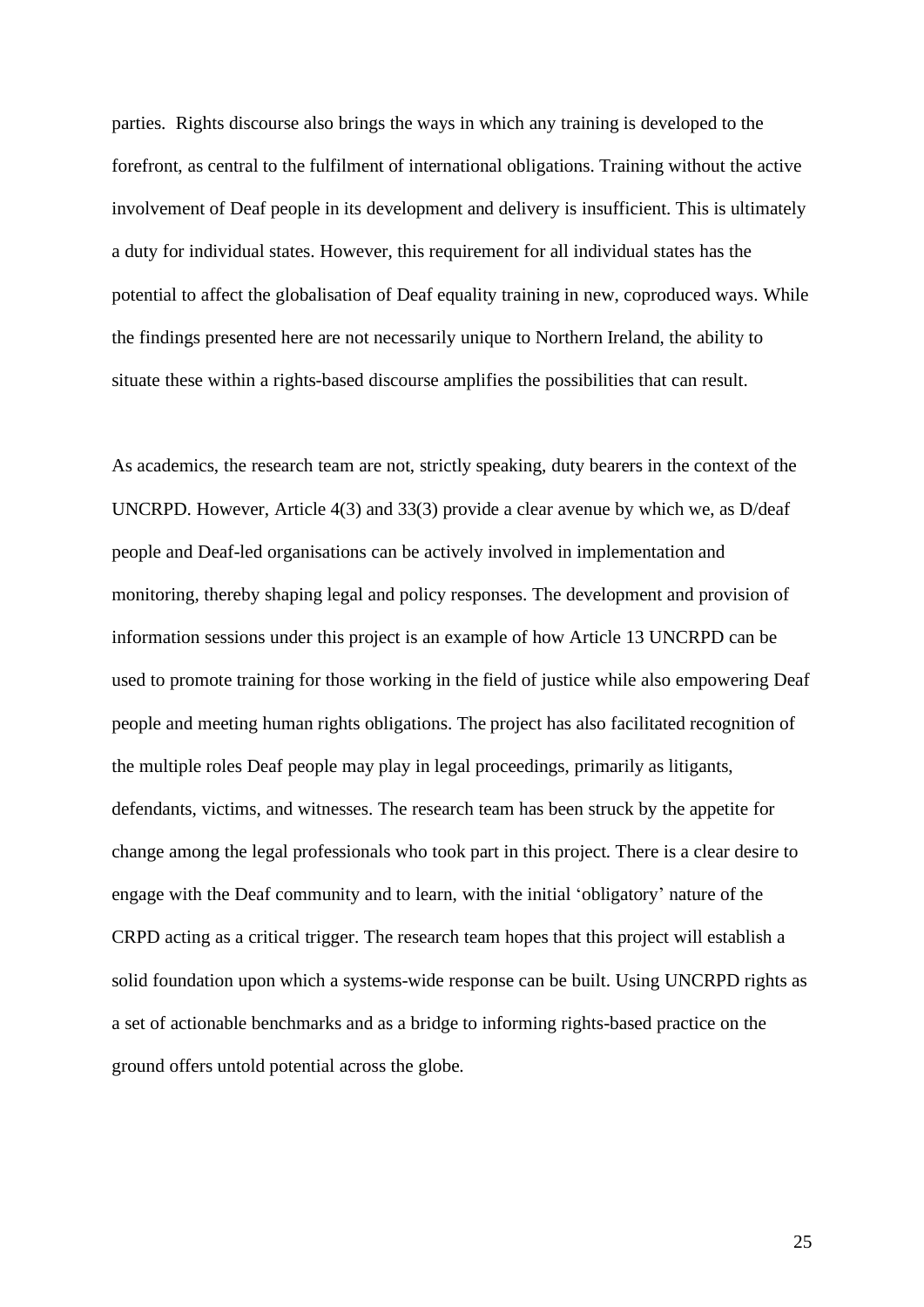ii This includes police officers, prison officers, members of the judiciary, solicitors, barristers and members of the tribunal system.

iii The BDA is a Deaf-led UK-wide charity that campaigns and advocates for Deaf people who use British Sign Language. BDA(NI) is the Northern Ireland regional office.

<sup>iv</sup> Fifty-six sets of Concluding Observations were analysed for a scoping review as part of the project; that is, all Concluding Observations that had been produced by the Committee at the time of analysis in 2018 when the task was undertaken. The countries included were: Haiti, Nepal, Oman, Russian Federation, Seychelles, Slovenia, Sudan, Latvia, Luxembourg, Montenegro, Morocco, Panama, United Kingdom of Great Britain and Northern Ireland, Armenia, Bosnia and Herzegovina, Canada, Cyprus, Honduras, Iran (Islamic Republic of), Jordan, Republic of Moldova, Bolivia, Colombia, Ethiopia, Guatemala, Italy, United Arab Emirates, Uruguay, Chile, Lithuania, Portugal, Serbia, Slovakia, Thailand, Uganda, Brazil, European Union, Gabon, Kenya, Mauritius, Qatar, Ukraine, Cook Islands, Czech Republic, Dominican Republic, Germany, Mongolia, Turkmenistan, New Zealand, Republic of Korea, Ecuador, Mexico, Australia, El Salvador, Paraguay, and China.

 $\overline{v}$  Two out of three members of the research team are D/deaf while the third identifies as an ally to the Deaf community.

<sup>vi</sup> Throughout the project we used the term 'legal professionals' broadly to encompass all those working in the justice system, including police officers, prison officers, solicitors, barristers, tribunal panel members and members of the judiciary. Tailored Deaf Equality sessions were held for each of these groups. In total 154 legal professionals attended the sessions. Separate information sessions were held for the Deaf community including a Facebook Live session led by a police officer, and sessions on drink driving, scams and how to access legal aid. A drop-in session was held with two solicitors allowing individuals to access legal advice with communication support as required. Tours were held of two court houses and two police stations – one in the Belfast area and one in the North West. In total 137 Deaf people took part in the sessions.

<sup>vii</sup> Videos include information and role plays with a solicitor and senior barrister, a police officer, and how to access legal aid. See<https://bda.org.uk/accesstojustice-bsl/>

viii For reasons of space we are not able to cover all findings that emerged from the study. Findings specifically relating to the prison service are the subject of a separate paper in development.

<sup>ix</sup> The term 'reasonable adjustment' is used in the Disability Discrimination (Northern Ireland) Act (1995) while the term 'reasonable accommodation' is used in the UNCRPD (Article 2). For more information see authors (2018).

<sup>x</sup> Legal aid here refers to the provision of financial assistance to help meet the costs of legal advice, family mediation and representation in a court or tribunal. For information on the legal aid system in Northern Ireland see Dickson (2018)

#### **Acknowledgements**

<sup>&</sup>lt;sup>i</sup> In line with the project organisational lead's approach (British Deaf Association, Northern Ireland), we use the term 'Deaf' in this article with a capital 'D' to refer to those who define themselves as culturally Deaf with sign language as a first or preferred language unless otherwise stated. The term 'deaf' with a lowercase 'd' is used to describe people with a hearing loss generally.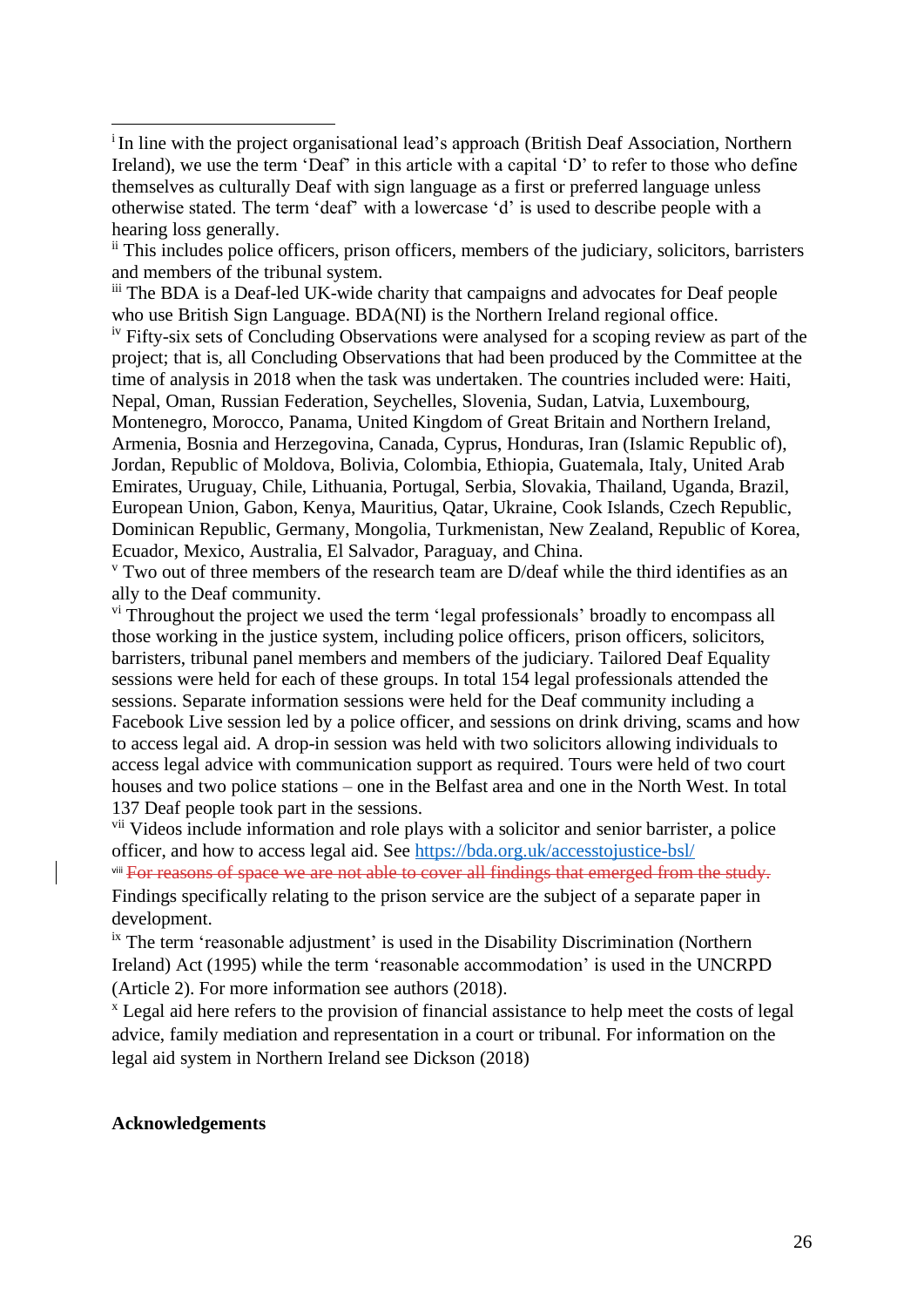We would like to acknowledge BDA(NI) and the DAG for their significant contribution to the research. We would also like to thank all the participants of the study for their insights.

#### **Funding Information**

This study was funded by a grant from the Disability Research Independent Learning and Living (DRILL); a four-nation research programme in the UK, led by disabled people and funded by the National Lottery Community Fund (NLCF).

### **Competing Interests**

The authors have no competing interests to declare.

### **References**

- Alston, Philip. and Ryan Goodman. 2012. *International Human Rights*. Oxford: Oxford University Press.
- Batterbury, Sarah C. 2012. "Language justice for sign language peoples: The UN Convention on the Rights of Persons with Disabilities." *Language Policy*, *11*(3), 253-272. doi: 10.1007/s10993-012-9245-8
- British Broadcasting Corporation. 2018. *Rugby rape trial juror's comments investigated* <https://www.bbc.co.uk/news/uk-northern-ireland-43595049> 30 March 2018, last accessed 10 June 2020.
- Bogdan, Robert, and Sari K. Biklen. 2007. *Qualitative Research for Education: An Introduction to Theories and Methods*. Boston, MA: Pearson.
- British Deaf Association Northern Ireland (2016) *Access to Justice Consultation*. Belfast: BDA.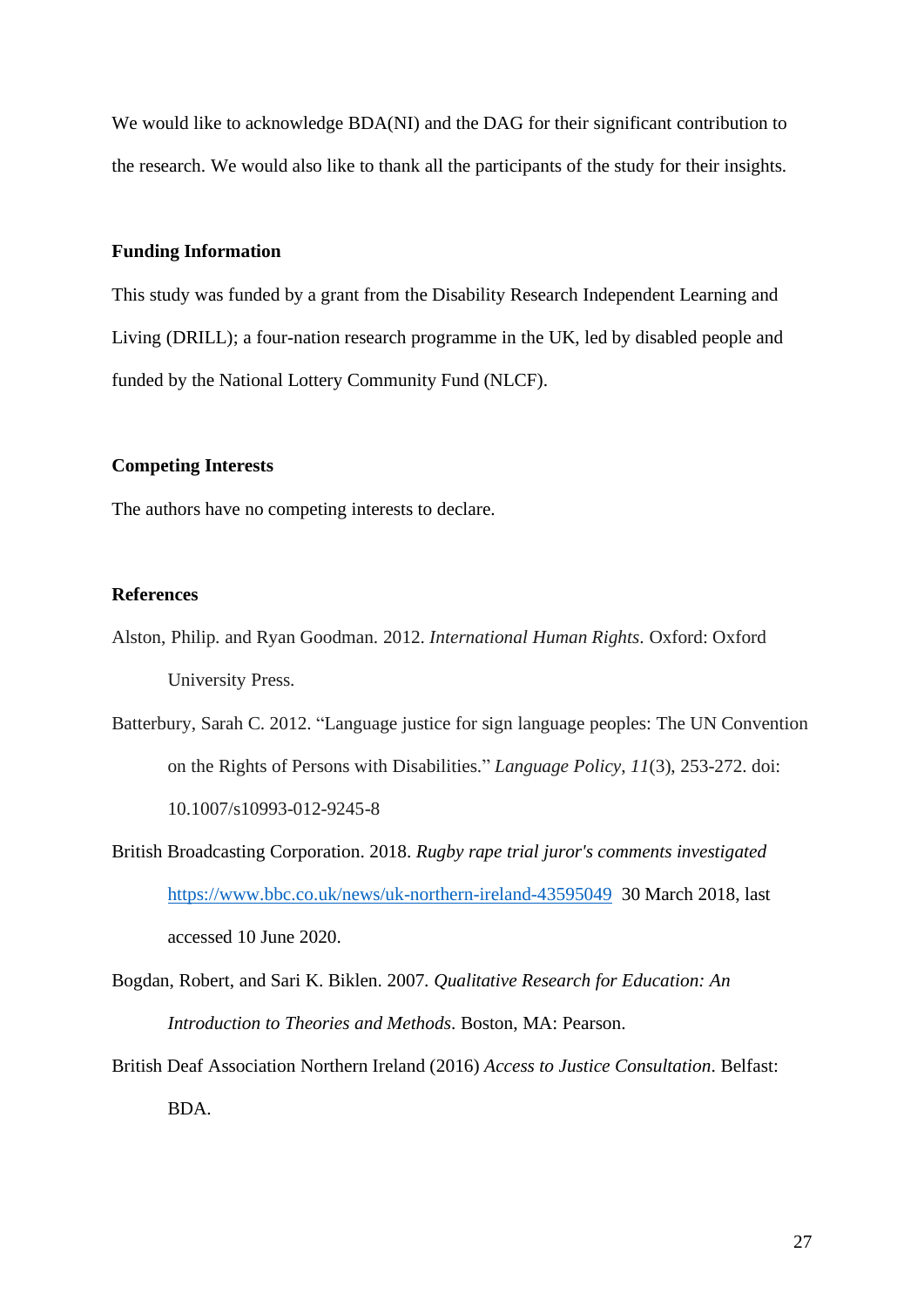Charlton, James. 1998. *Nothing about Us Without Us: Disability Oppression and Empowerment*. Berkeley: University of California Press.

- Charmaz, Kathy. 2005. "Grounded Theory in the 21st Century: Applications for Advancing Social Justice Studies" In *The Sage Handbook of Qualitative Research*, edited by Norman Denzin and Yvonna Lincoln, 3rd ed. Thousand Oaks, CA: Sage.
- Charmaz, Kathy, and Richard G. Mitchell. 2001. "Grounded Theory in Ethnography" In *Handbook of Ethnography*, edited by Paul Atkinson, Amanda Coffey, Sara Delamont, John Lofland, and Lyn Lofland. London: Sage.
- Creswell, John. 2013. *Qualitative Inquiry and Research Design: Choosing among Five Approaches*. 3rd ed. Thousand Oaks, CA: Sage.
- Dickson, Brice. 2018. *Law in Northern Ireland*. 3<sup>rd</sup> revised edition. Oxford: Hart Publishing.
- Donnelly, Jack. 2013. *Universal Human Rights in Theory and Practice*. Ithaca: Cornell University Press
- Elder, Brent C., and Michael Schwartz. 2018. Effective deaf access to justice. Journal of Deaf Studies and Deaf Education, 23(4), pp.331-340. doi <https://doi.org/10.1093/deafed/eny023>
- Fleischer, Doris Z., and Freida Zames. 2011*. The Disability Rights Movement: From charity to confrontation.* Philadelphia, PA: Temple University Press.
- Flynn, Eilionóir. 2015. *Disabled Justice? Access to Justice and the UN Convention on the Rights of Persons with Disabilities*. London: Routledge.
- Kermit, Patrick., Odd M. Mjøen and Terje Olsen. 2011. "Safe in the hands of the interpreter? A qualitative study investigating the legal protection of Deaf people facing the criminal justice system in Norway." *Disability Studies Quarterly*, 31(4).
- Kusters, Annelies., Maartje De Meulder and Dara O'Brien. 2017. *Innovations in Deaf Studies: The Role of Deaf Scholars*. New York: Oxford University Press.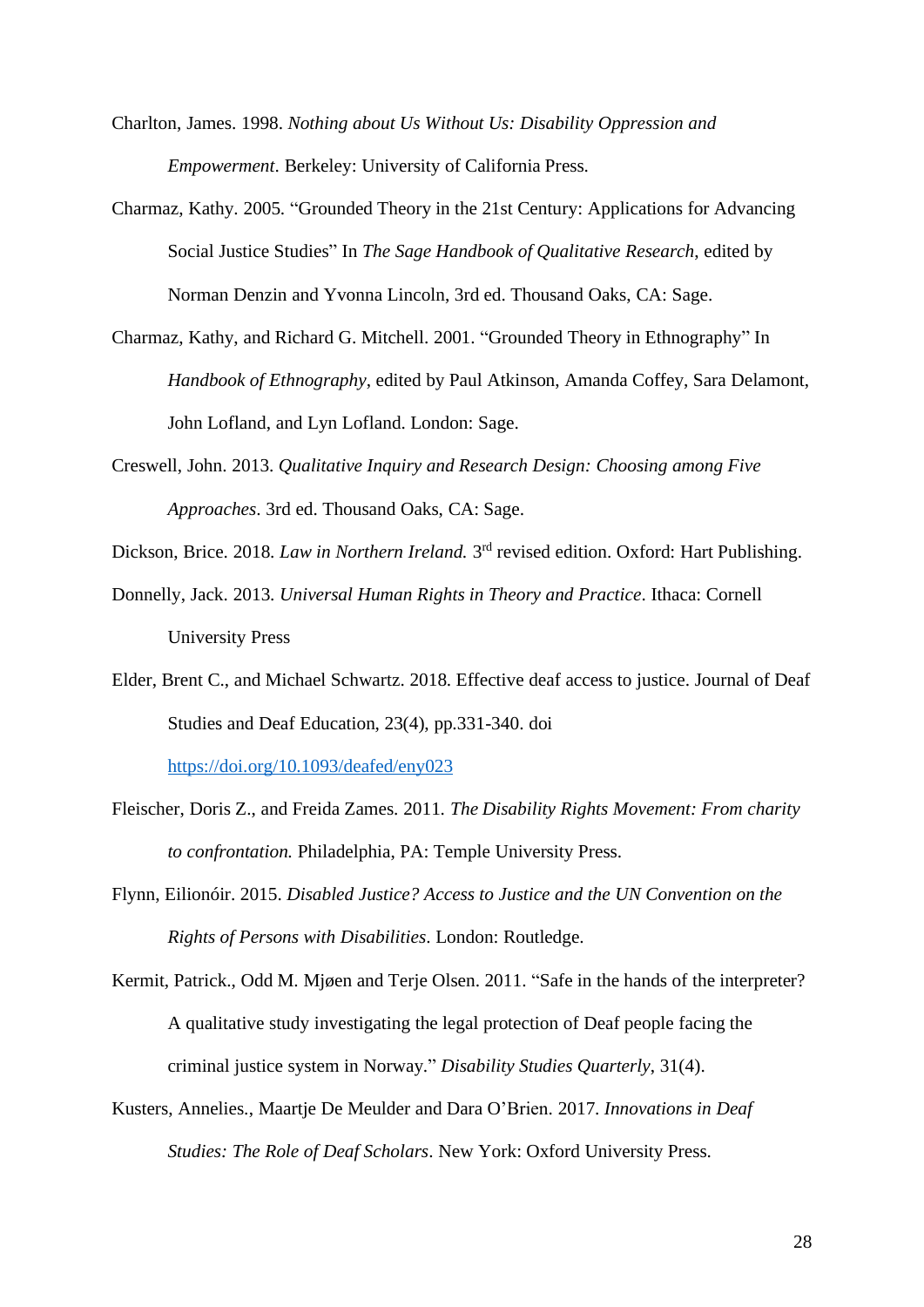- Lundy, Laura and Lesley McEvoy. 2012. "Childhood, the United Nations Convention on the Rights of the Child and Research: What Constitutes a 'Rights-Based' Approach?" In *Law and Childhood Studies: Current Legal Issues Volume 14* edited by Michael Freeman. Oxford University Press, p. 75-91
- Macdougall, Jamie. C. 2001. "Access to justice for deaf Inuit in Nunavut: The role of" Inuit sign language." *Canadian Psychology/Psychologie canadienne*, 42(1), 61-73
- Miller, Katrina R. 2001. "Access to sign language interpreters in the criminal justice system." *American Annals of the Deaf*, *146*(4), 328-330. doi: 10.1353/aad.2012.0188

Mor, Sagit. 2017. "With Access and Justice for All" *Cardozo Law Review*, 39(2), 611-648.

- Murray, Joseph. 2015. "Linguistic human rights discourse in deaf community activism." *Sign Language Studies 15*(4), 379-410.
- Murray, Joseph J., Kristin Snoddon, Maartje De Meulder, and Kathryn Underwood. 2018. "Intersectional Inclusion for Deaf Learners: Moving Beyond General Comment no. 4 on Article 24 of the UN Convention on the Rights of Persons with Disabilities." *International Journal of Inclusive Education*. Online. doi: 10.1080/13603116.2018.1482013

Napier, Jemina, and Alastair McEwin. 2015. "Do Deaf people have the right to serve as

jurors in Australia?" *Alternative L.J. 40*(1), 23-27. doi:

10.1177%2F1037969X1504000106

- Napier, Jemina. and David Spencer. 2008. "Guilty or not guilty? An investigation of deaf jurors' access to court proceedings via sign language interpreting." In *Interpreting in legal settings*. Gallaudet: Gallaudet University Press. 72-122.
- O'Rourke, Sue., Neil. S. Glickman and Sally Austen. 2013. "Deaf people in the criminal justice system." In Deaf Mental Health Care edited by Neil S. Glickman. New York: Routledge, 323-357.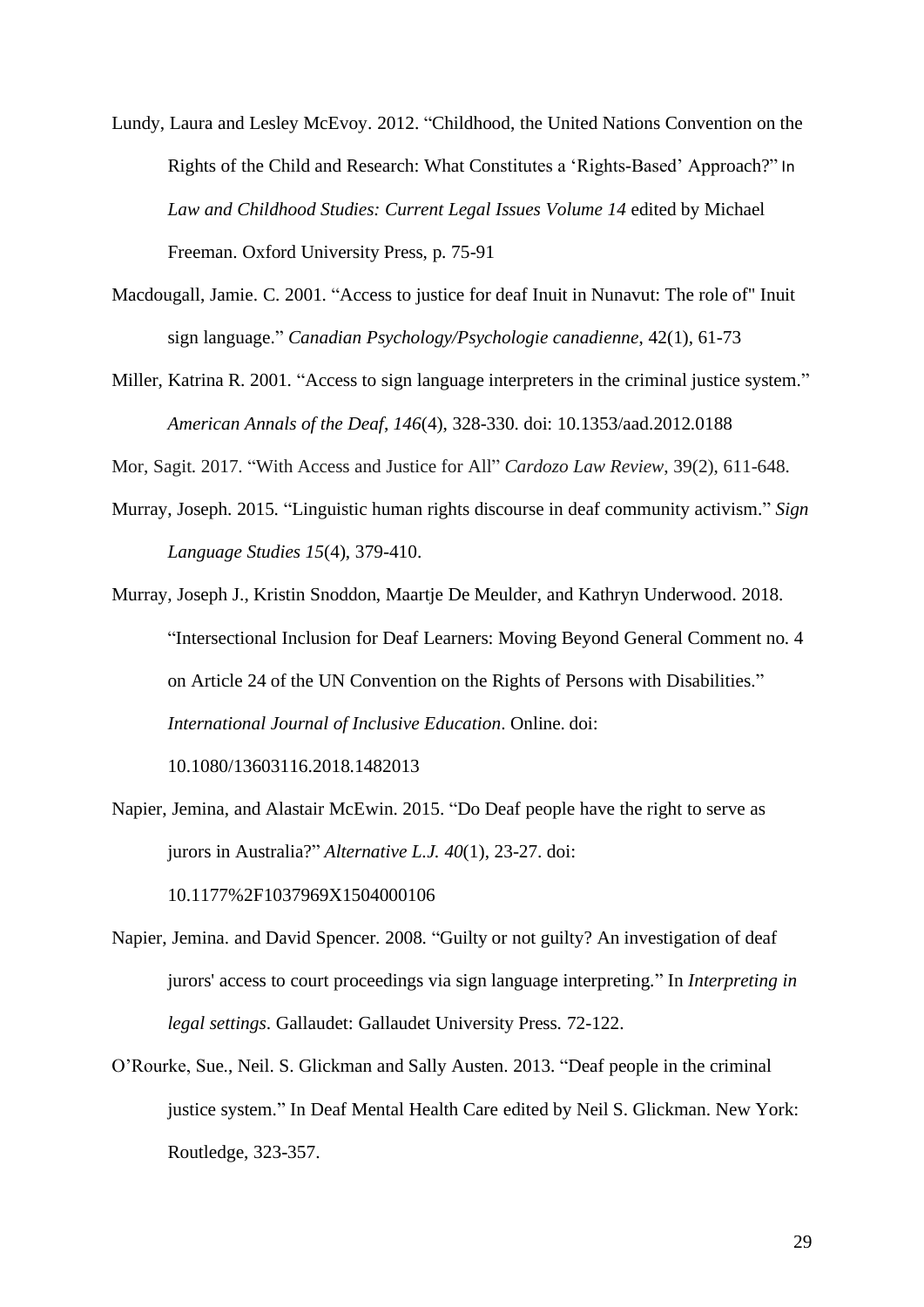Olsen, Terje. and Patrick Kermit. 2017. "Sign language, translation and rule of law – deaf people's experiences from encounters with the Norwegian criminal justice system." *Scandinavian Journal of Disability Research*, 17(S1), 23–41. doi: 10.1080/15017419.2014.972448

- Ortoleva, Stephanie. 2011. "Inaccessible Justice: Human Rights, Persons with Disabilities and the Legal System." *ILSA Journal of International & Comparative Law* 17(2), 281-320.
- Patton, Michael Q. 2002. *Qualitative Education and Research Methods*. 3rd ed. Thousand Oaks, CA: Sage.
- Schwartz, Michael, and Brent C. Elder. 2018 Deaf access to justice in Northern Ireland: Rethinking 'Reasonable Adjustment' in the Disability Discrimination Act.' Disability & Society, 33(7), 1003- 1024. doi: 10.1080/09687599.2018.1478801

Shapiro, Joseph P. 1994. *No pity. New York.* NY: Three Rivers Press.

- United Nations (UNCRPD). 2006. United Nations Convention on the Rights of Persons with Disabilities.
- United Nations (UN), Committee on the Rights of Persons with Disabilities. 2016a. Views adopted by the Committee under article 5 of the Optional Protocol, concerning communication No. 11/2013. Geneva: UN. CRPD/C/15/D/11/2013.
- United Nations (UN), Committee on the Rights of Persons with Disabilities. 2018. General Comment No. 7 (2018) on the participation of persons with disabilities, including children with disabilities, through their representative organizations, in the implementation and monitoring of the Convention. Geneva: UN. CRPD/C/GC/7
- Wakefield, Elizabeth., John Rose, and Sally Austen. 2019. "Professionals' Experience of Deaf Offenders with Mental Health Difficulties." *American Annals of the Deaf*. 164(1):137-157. doi: 10.1353/aad.2019.0012